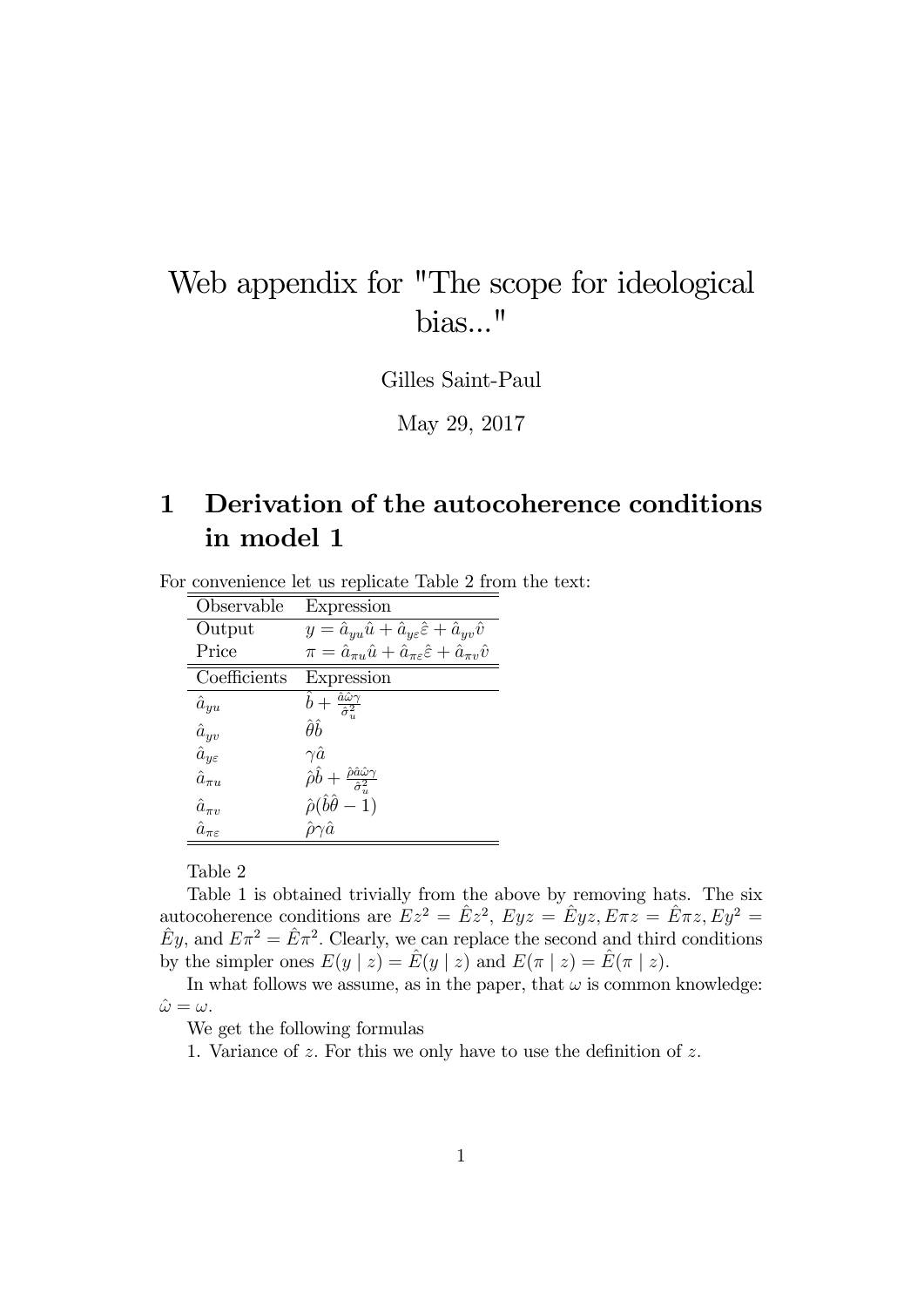$$
Ez2 = 1 = \omega2/\sigmau2 + \sigma\varepsilon2
$$
  
=  $\hat{E}z2 = \omega2/\hat{\sigma}u2 + \hat{\sigma}\varepsilon2.$  (1)

Because (1) has to hold, we can simplify the following expressions:

$$
\hat{E}(u \mid z) = \frac{\hat{\omega}z}{\hat{\omega}^2/\hat{\sigma}_u^2 + \hat{\sigma}_\varepsilon^2} = \omega z; \tag{2}
$$

$$
\hat{E}(\varepsilon \quad | \quad z) = \frac{\hat{\sigma}_{\varepsilon}^2 z}{\hat{\omega}^2 / \hat{\sigma}_u^2 + \hat{\sigma}_{\varepsilon}^2} = \hat{\sigma}_{\varepsilon}^2 z; \tag{3}
$$

$$
\gamma = -\frac{\hat{a}\hat{b}\hat{\omega}}{(\varphi + \hat{a}^2)(\hat{\omega}^2/\hat{\sigma}_u^2 + \hat{\sigma}_\varepsilon^2)} = -\frac{\hat{a}\hat{b}\omega}{\varphi + \hat{a}^2}.
$$
(4)

2. Expectation of  $y$  conditional on  $z$ . This is easily obtained from Table 1 and (4):

$$
E(y \mid z) = a_{yu}\omega + a_{ye}\sigma_{\varepsilon}^{2} = \hat{E}(y \mid z) = \hat{a}_{yu}\omega + \hat{a}_{ye}\hat{\sigma}_{\varepsilon}^{2}
$$
  
\n
$$
\iff \omega\hat{b} + \hat{a}\gamma\frac{\omega^{2}}{\hat{\sigma}_{u}^{2}} + \hat{a}\gamma\hat{\sigma}_{\varepsilon}^{2} = \omega\hat{b} + \hat{a}\gamma = \omega b + a\gamma
$$
  
\n
$$
\iff \gamma(\hat{a} - a) = \omega(b - \hat{b}).
$$
\n(5)

3. Expectation of  $\pi$  conditional on z. From Table 2,

$$
E(\pi \mid z) = a_{\pi u} \omega + a_{\pi \varepsilon} \sigma_{\varepsilon}^2 = \rho E(y \mid z) = \hat{\rho} \hat{E}(y \mid z),
$$

which, since  $E(y | z) = E(y | z)$  from the preceding autocoherence condition, is equivalent to

$$
\hat{\rho} = \rho. \tag{6}
$$

Since the steps in proving (6) do not hinge on the assumption that  $\omega$  is known, this proves Proposition 1.

4. Covariance between y and  $\pi$ 

$$
E\pi y = a_{yu}a_{\pi u}\sigma_u^2 + a_{ye}a_{\pi \varepsilon}\sigma_{\varepsilon}^2 + a_{yv}a_{\pi v}\sigma_v^2
$$
  
=  $\hat{E}\pi y = \hat{a}_{yu}\hat{a}_{\pi u}\hat{\sigma}_u^2 + \hat{a}_{ye}\hat{a}_{\pi \varepsilon}\hat{\sigma}_{\varepsilon}^2 + \hat{a}_{yv}\hat{a}_{\pi v}\hat{\sigma}_v^2$  (7)

This is equivalent to, using Table 2 and (6),

$$
a_{yu}^2 \sigma_u^2 + a_{ye}^2 \sigma_{\varepsilon}^2 + a_{yv} (a_{yv} - 1) \sigma_v^2 = \hat{a}_{yu}^2 \hat{\sigma}_u^2 + \hat{a}_{ye}^2 \sigma_{\varepsilon}^2 + \hat{a}_{yv} (\hat{a}_{yv} - 1) \hat{\sigma}_v^2 \tag{8}
$$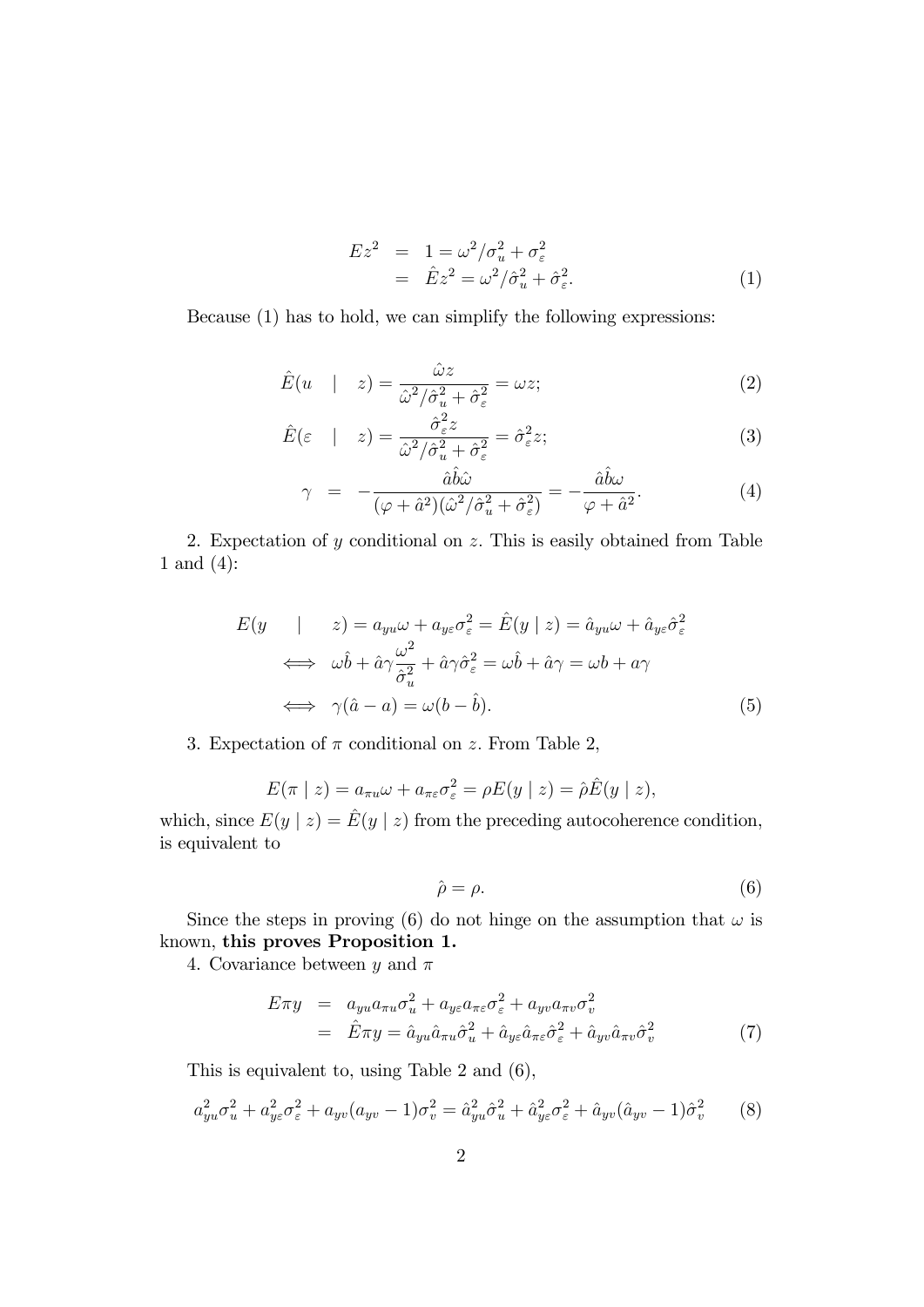5. Variance of y

$$
Ey^2 = a_{yu}^2 \sigma_u^2 + a_{ye}^2 \sigma_{\varepsilon}^2 + a_{yv}^2 \sigma_v^2
$$
  
=  $\hat{E}y^2 = \hat{a}_{yu}^2 \hat{\sigma}_u^2 + \hat{a}_{ye}^2 \hat{\sigma}_{\varepsilon}^2 + \hat{a}_{yv}^2 \hat{\sigma}_v^2.$  (9)

6. Variance of  $\pi$ 

$$
E\pi^2 = a_{\pi u}^2 \sigma_u^2 + a_{\pi \varepsilon}^2 \sigma_\varepsilon^2 + a_{\pi v}^2 \sigma_v^2
$$
  
=  $\hat{E}\pi^2 = \hat{a}_{\pi u}^2 \hat{\sigma}_u^2 + \hat{a}_{\pi \varepsilon}^2 \hat{\sigma}_\varepsilon^2 + \hat{a}_{\pi v}^2 \hat{\sigma}_v^2.$  (10)

This is equivalent to

$$
a_{yu}^2 \sigma_u^2 + a_{y\varepsilon}^2 \sigma_{\varepsilon}^2 + (a_{yv} - 1)^2 \sigma_v^2 = \hat{a}_{yu}^2 \hat{\sigma}_u^2 + \hat{a}_{y\varepsilon}^2 \sigma_{\varepsilon}^2 + (\hat{a}_{yv} - 1)^2 \hat{\sigma}_v^2
$$
 (11)

Now, combining  $(9)$  and  $(8)$  we find that  $(8)$  can be replaced by

$$
a_{yv}\sigma_v^2 = \hat{a}_{yv}\hat{\sigma}_v^2.
$$
\n(12)

Combining  $(9)$  and  $(11)$  we find that  $(11)$  can be replaced by

$$
\sigma_v^2(1 - 2a_{yv}) = \hat{\sigma}_v^2(1 - 2\hat{a}_{yv}). \tag{13}
$$

In turn, (12) and (13) are equivalent to

$$
\begin{array}{rcl}\n\sigma_v^2 &=& \hat{\sigma}_v^2; \\
\theta b &=& \hat{\theta}\hat{b},\n\end{array} \tag{14}
$$

where I have used the definitions in Tables 1 and 2 for  $a_{yv}$  and  $\hat{a}_{yv}$ .

Finally, using these same tables, as well as (1), we can rewrite condition (9) as follows:

$$
b^2 \sigma_u^2 + a^2 \gamma^2 + 2ab\gamma \omega = \hat{b}^2 \hat{\sigma}_u^2 + \hat{a}^2 \gamma^2 + 2\hat{a}\hat{b}\gamma \omega.
$$
 (15)

The following table summarizes the 6 autocoherent conditions, in the simplified forms we have just derived:

$$
\overline{\omega^2/\hat{\sigma}_u^2 + \hat{\sigma}_\varepsilon^2} = 1
$$
  
\n
$$
\gamma(\hat{a} - a) = \omega(b - \hat{b}).
$$
  
\n
$$
\hat{\rho} = \rho
$$
  
\n
$$
\hat{\sigma}_v^2 = \sigma_v^2
$$
  
\n
$$
\hat{\theta}\hat{b} = \theta b
$$
  
\n
$$
\frac{\hat{b}^2\hat{\sigma}_u^2 + \hat{a}^2\gamma^2 + 2\hat{a}\hat{b}\gamma\omega = b^2\sigma_u^2 + a^2\gamma^2 + 2ab\gamma\omega}{\text{Table A1} - \text{The autocoherence conditions.}}
$$

**Proof of Proposition 2** – Table A1 proves claim (ii) in Proposition 2. Claim (i) then derives from the formula for  $\gamma$  and from (1). Claim (iii) comes from the equalities in Table A1 and the definitions of  $\hat{a}_{yv}$  and  $\hat{a}_{\pi v}$  in Table 2.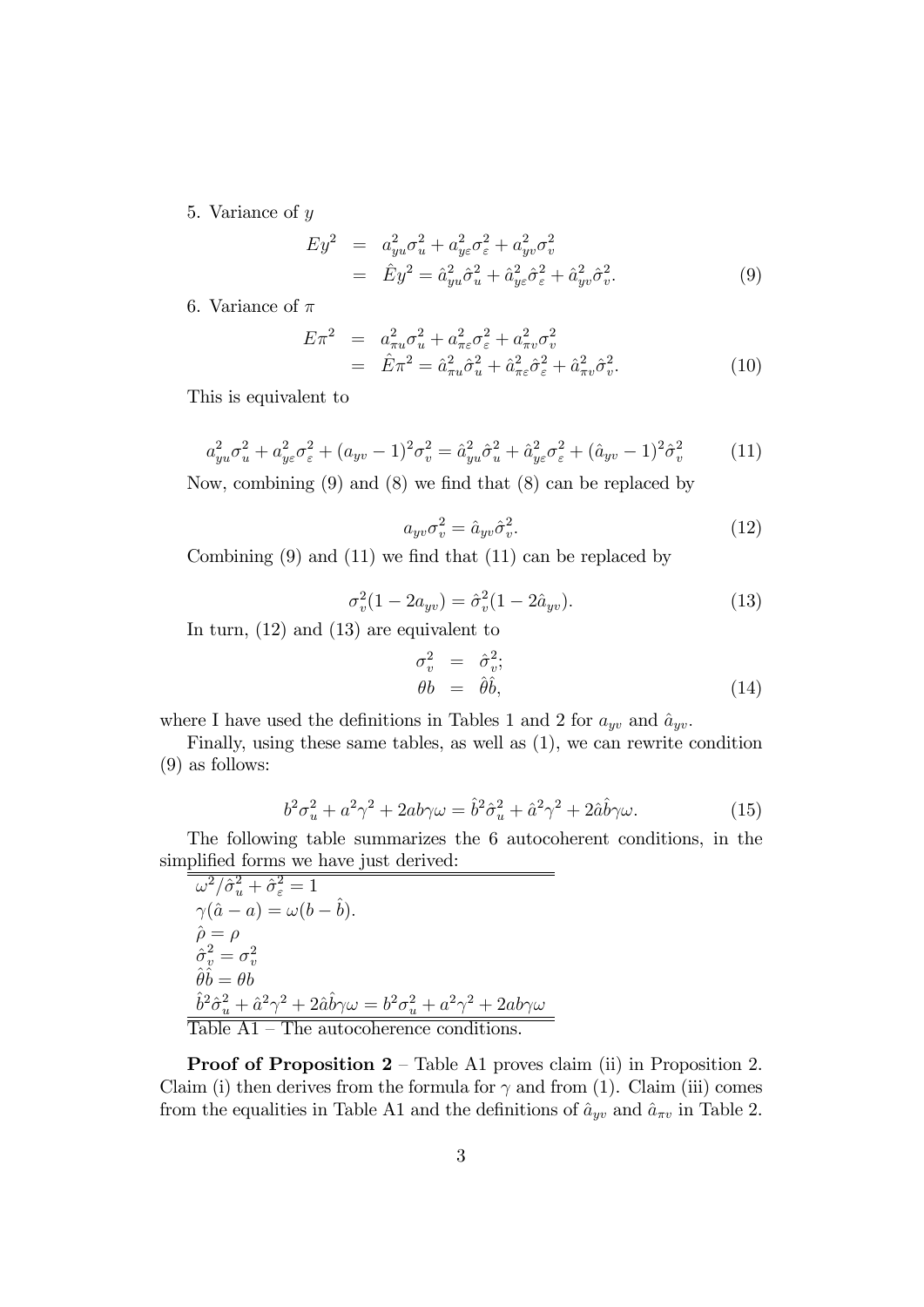### 2 Proof of Proposition 3

The autocoherent model picked by the expert must achieve  $\gamma = \gamma_E$ , or equivalently

$$
-\frac{\hat{a}\hat{b}\omega}{\varphi + \hat{a}^2} = -\frac{ab\omega}{\varphi_E + a^2}.
$$

As seen in the text (Equation (16) in the text),  $\hat{a}$  and  $\hat{b}$  are linked by the following autocoherence condition:

$$
\hat{b} = b \frac{\varphi + \hat{a}^2}{\varphi + a\hat{a}}.\tag{16}
$$

Solving for these two equations we get

$$
\begin{array}{rcl}\n\hat{a} & = & a \frac{\varphi}{\varphi_E}; \\
\hat{b} & = & b \frac{\varphi_E^2 + a^2 \varphi}{\varphi_E^2 + a^2 \varphi_E}.\n\end{array}
$$

This proves the first two conditions in Proposition 3. Conditions (iv) and (v) are already known, and the value of  $\hat{\theta}$  in condition (iii) is straightforward from (14). Finally, it can be checked that Equation (17) in the text can be obtained from substituting (i) and (ii) of Proposition 3 into (15).

Conversely, it is straightforward to check that if the perceived model has the parameter values of Proposition 3, all the autocoherence conditions hold for  $\gamma = \gamma_E$ , which is the stabilization level that the government will choose.

#### 3 Proof of Proposition 4

First, recall that  $\hat{a} = \frac{\hat{a}}{1+i}$  $\frac{\hat{\alpha}}{1+\hat{\mu}\eta}$  and  $\hat{b} = \frac{1}{1+\hat{b}}$  $\frac{1}{1+\hat{\mu}\eta}$ . From (i) and (ii) in Proposition 3 we get that

$$
\hat{\alpha} = \alpha \varphi \frac{\varphi_E + a^2}{\varphi_E^2 + a^2 \varphi}.
$$

Therefore,

$$
\frac{d\hat{\alpha}}{d\varphi_E} \propto a^2 \varphi - 2a^2 \varphi_E - \varphi_E^2.
$$

This expression is negative for  $\varphi_E > -a^2 + \sqrt{a^4 + a^2 \varphi}$ , which is smaller than  $\varphi/2$ .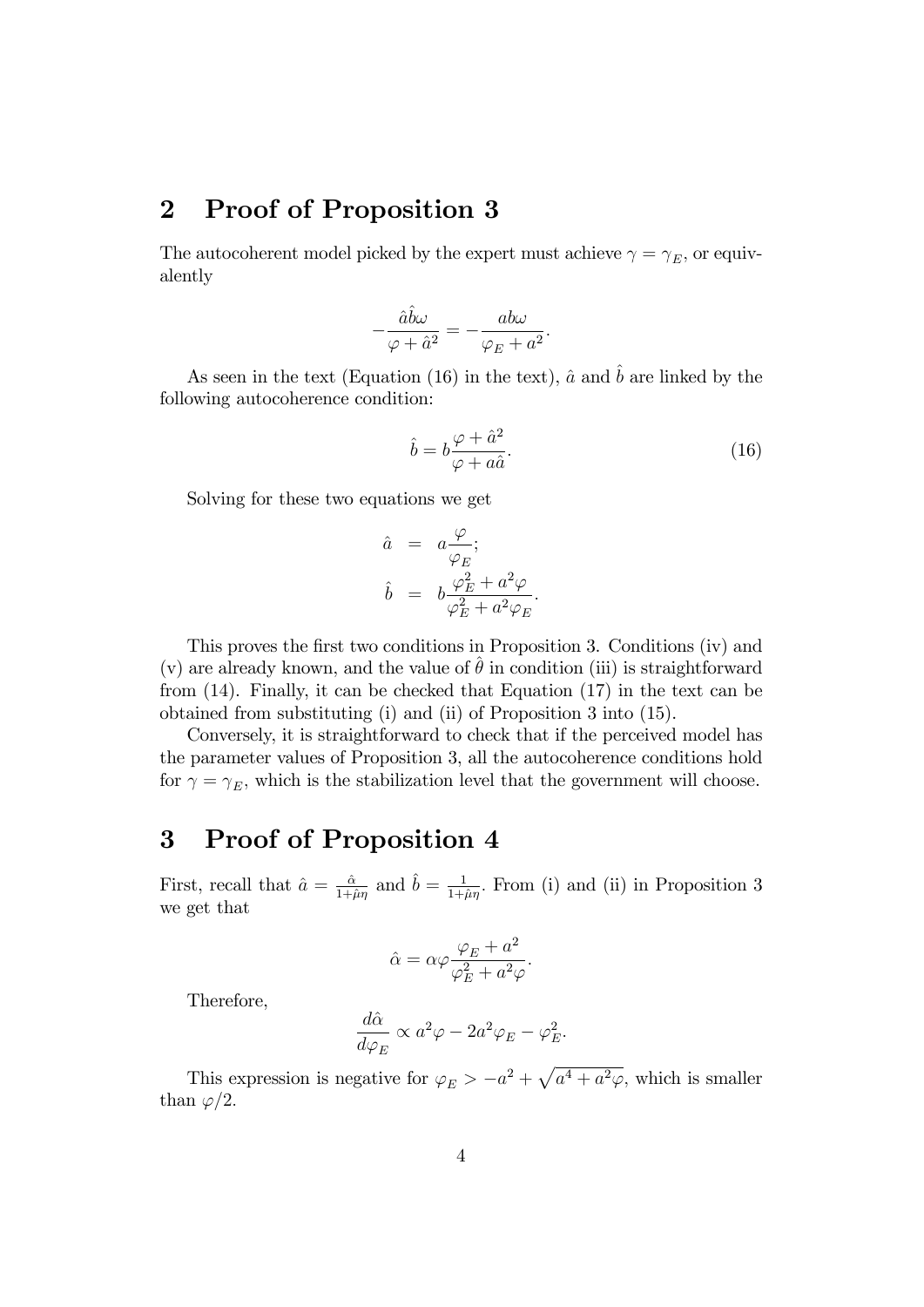Using (i) and (ii) again, we have that

$$
\hat{\mu} = \mu \frac{\varphi_E^2 + a^2 \varphi_E}{\varphi_E^2 + a^2 \varphi} + \frac{1}{\eta} \frac{a^2 (\varphi_E - \varphi)}{\varphi_E^2 + a^2 \varphi}.
$$

It is easy to check that

$$
\frac{d\hat{\mu}}{d\varphi_E} \propto -\varphi_E^2 + a^2 \varphi + 2\varphi \varphi_E,
$$

which, from the discussion in the text following Proposition 3, is clearly positive for  $\varphi < \varphi_m$ .

Q.E.D.

## 4 Correct model equilibrium with inflation inertia

PROPOSITION  $A1 - A$  correct model equilibrium exists such that

$$
0 < c_{\pi} < 1; \\
c_y < 0, \\
\gamma > 0.
$$

 $PROOF$  – To construct such an equilibrium, we have to show that there exists a solution to these three equations:

$$
c_y = -\mu(h-1)c_{\pi}^2 + c_y c_{\pi} + \alpha \gamma - \alpha \gamma c_{\pi}, \qquad (17)
$$

$$
c_{\pi} = \rho c_y + \beta c_{\pi}^2 + 1 - \beta. \tag{18}
$$

$$
\gamma = -\frac{mn}{\varphi + m^2}.
$$

Where by definition

$$
m = \frac{\alpha (1 - \beta c_{\pi})}{1 - \beta c_{\pi} - \rho c_{y} + \mu \rho (h - 1) c_{\pi} + \rho \alpha \gamma},
$$
(19)

$$
n = \frac{(1-\beta)(c_y - \mu(h-1)c_\pi - \alpha\gamma)}{1 - \beta c_\pi - \rho c_y + \mu\rho(h-1)c_\pi + \rho\alpha\gamma}.
$$
\n(20)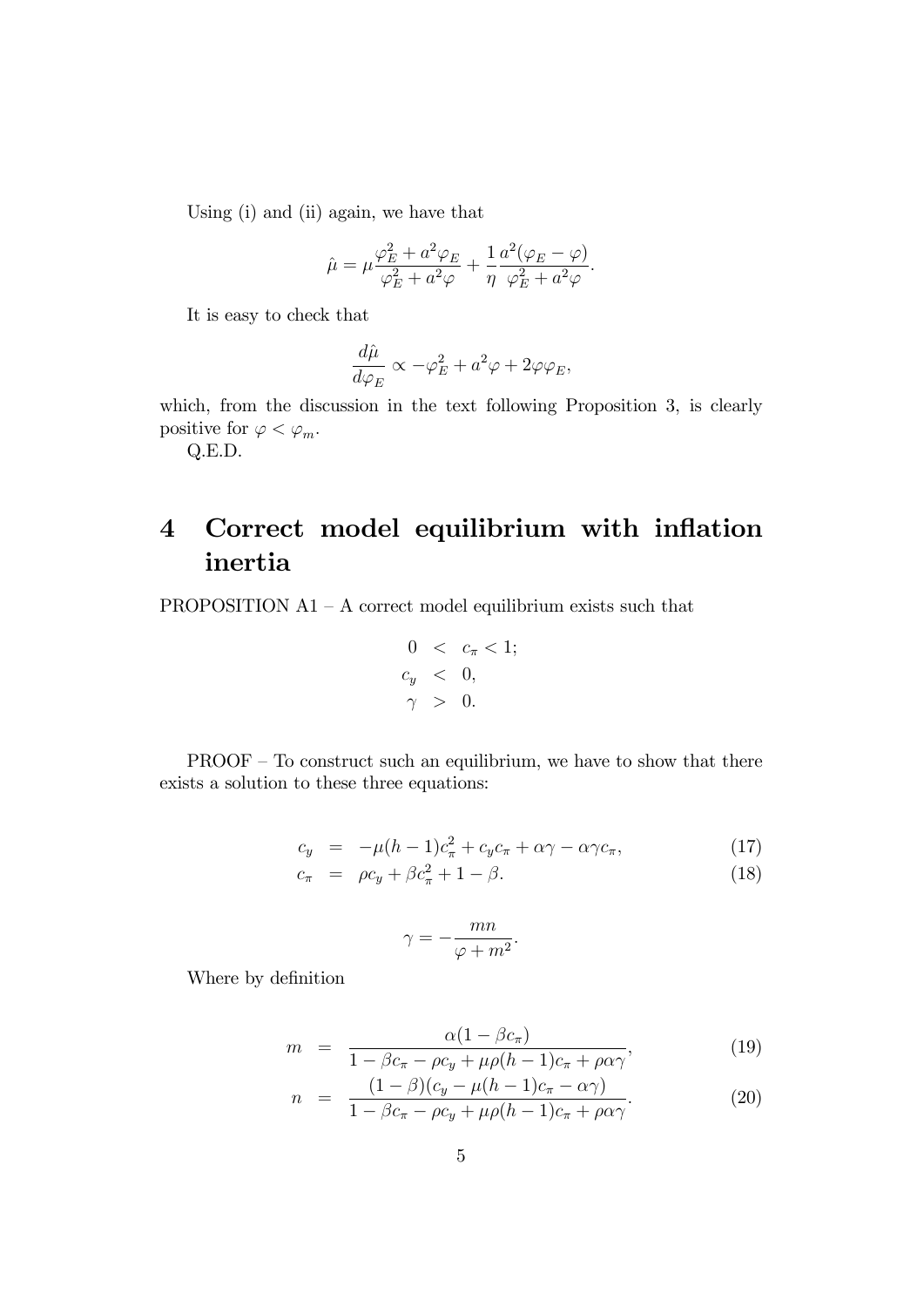From (17), we have that

$$
c_y - \alpha \gamma = -\frac{\mu (h-1)c_\pi^2}{1-c_\pi},\tag{21}
$$

which is  $< 0$  for  $c_{\pi} < 1$ . It follows that for  $c_{\pi} < 1$ , the denominator of (19) and (20) is positive.

Note that for any  $c_\pi$  the values of  $c_y$  and  $\gamma$  can be solved uniquely from (17) and (18). Let us denote these solutions by  $c_y(c_\pi)$  and  $\gamma(c_\pi)$ . We have that

$$
c_y(c_\pi) = \frac{1}{\rho}(c_\pi(1 - \beta c_\pi) + \beta - 1)
$$
 (22)

and

$$
\gamma(c_{\pi}) = \frac{c_y(c_{\pi})(1 - c_{\pi}) + \mu(h - 1)c_{\pi}^2}{\alpha(1 - c_{\pi})}
$$
(23)

Clearly,  $c_y()$  is continuous over  $\mathbb{R}$  and  $\gamma()$  is continuous over  $\mathbb{R} - \{1\}$ . We can also compute the corresponding values for m and n denoted by  $m(c_{\pi})$  and  $n(c_{\pi})$ . These also are continuous functions of  $c_{\pi}$  over [0, 1). An equilibrium obtains if there exists a value of  $c_{\pi}$  for which

$$
\gamma(c_{\pi}) = -\frac{m(c_{\pi})n(c_{\pi})}{\varphi + m(c_{\pi}^{2})} \equiv \tilde{\gamma}(c_{\pi}).
$$

From the above equations it is easy to check that

$$
c_y(0) = -\frac{1-\beta}{\rho} < 0,
$$
  
\n
$$
\gamma(0) = -\frac{1-\beta}{\rho \alpha} < 0,
$$
  
\n
$$
m(0) = \alpha > 0.
$$
  
\n
$$
n(0) = 0.
$$
\n(25)

Therefore,

$$
\tilde{\gamma}(0) = 0 > \gamma(0).
$$

Furthermore, from (23), (19) and (20),

$$
\lim_{c_{\pi}\to 1} \gamma(c_{\pi}) = +\infty,
$$
  
\n
$$
\lim_{c_{\pi}\to 1} m = 0,
$$
  
\n
$$
\lim_{c_{\pi}\to 1} n = -1/\rho.
$$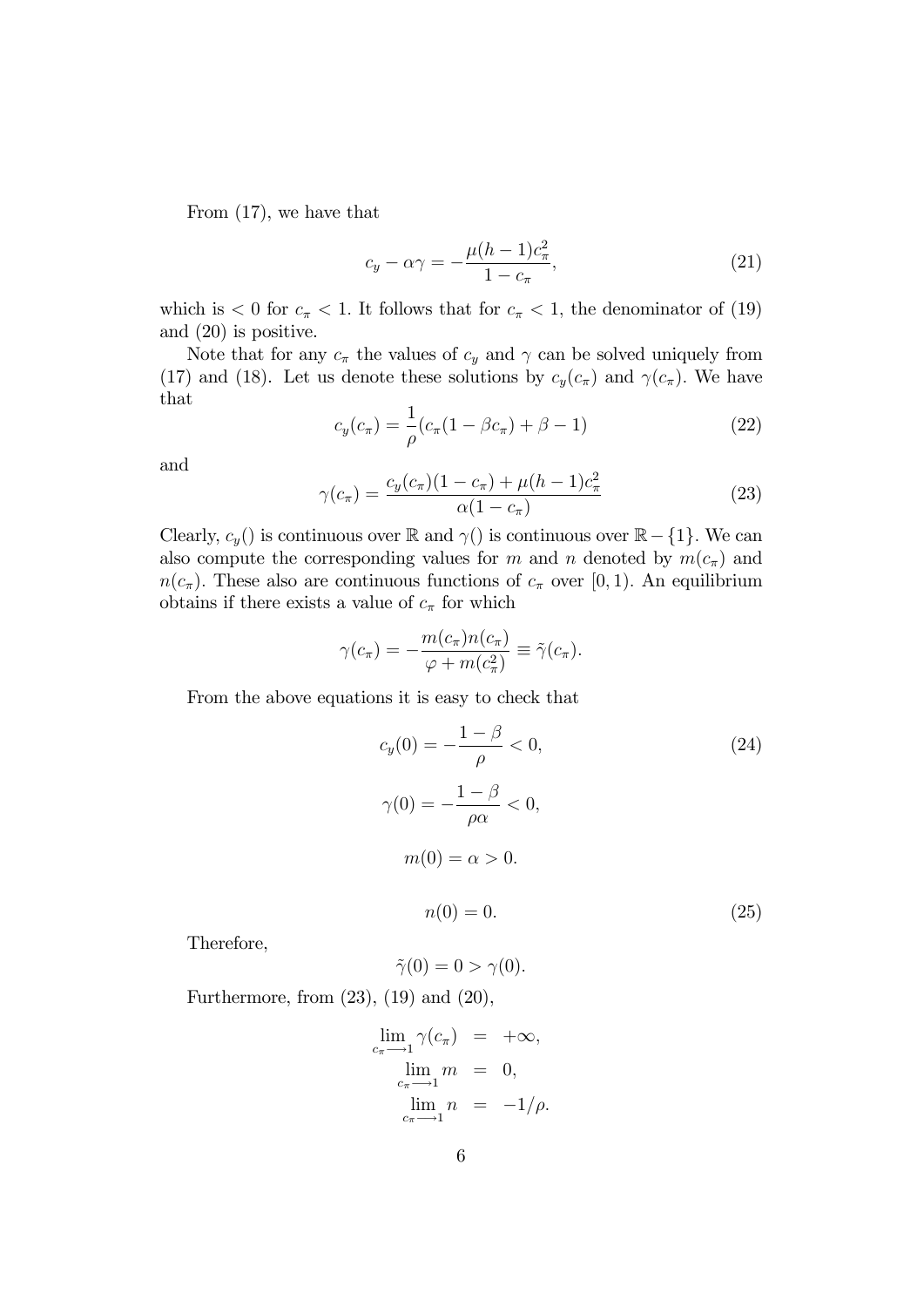Therefore,

$$
\lim_{c_{\pi}\longrightarrow 1} \tilde{\gamma}(c_{\pi}) = 0 < \lim_{c_{\pi}\longrightarrow 1} \gamma(c_{\pi}).
$$

By continuity, there exists  $c_{\pi} \in (0,1)$  for which  $\gamma(c_{\pi}) = \tilde{\gamma}(c_{\pi})$ , which proves that there exists an equilibrium.

In any such equilibrium, one must have  $\gamma > 0$ . To see this, note that,  $m > 0$  since its denominator is  $> 0$  and both  $\beta$  and  $c_{\pi}$  are between 0 and 1. Furthermore, substituting (21) into the numerator of (20) implies that  $n < 0$ . Consequently,  $\tilde{\gamma} = \gamma > 0$ .

Consider now the sign of  $c_y$ . By (18), it is the same as that of  $c_\pi - \beta c_\pi^2$  $(1 - \beta)$ . The two roots of this polynomial are equal to 1 and  $\frac{1-\beta}{\beta}$ . If  $\frac{1-\beta}{\beta} > 1$ , this expression is negative over  $(0, 1)$ , implying that  $c_y < 0$ . Assume that  $\frac{1-\beta}{\beta}$  < 1. We show that we can then pick  $c_{\pi} < \frac{1-\beta}{\beta}$ , implying again that  $c_y < 0$ . To see this, compute

$$
c_y(\frac{1-\beta}{\beta}) = 0, \tag{26}
$$

$$
\gamma(\frac{1-\beta}{\beta}) = \frac{\mu(h-1)}{\alpha} \frac{(1-\beta)^2}{\beta(2\beta - 1)} > 0,
$$
\n(27)

$$
m\left(\frac{1-\beta}{\beta}\right) = \frac{\alpha\beta}{\beta + \mu\rho(h-1)\frac{1-\beta}{2\beta - 1}} > 0,
$$
\n(28)

$$
n\left(\frac{1-\beta}{\beta}\right) = -\frac{(1-\beta)^2}{2\beta - 1} \frac{\mu(h-1)}{\beta + \mu\rho(h-1)\frac{1-\beta}{2\beta - 1}} < 0. \tag{29}
$$

Hence

$$
\tilde{\gamma}\left(\frac{1-\beta}{\beta}\right) = \frac{\beta}{2\beta - 1} \frac{\alpha \mu (1-\beta)^2 (h-1)}{\varphi \left(\beta + \mu \rho (h-1) \frac{1-\beta}{2\beta - 1}\right)^2 + \alpha^2 \beta^2}
$$
  
<  $\gamma\left(\frac{1-\beta}{\beta}\right).$ 

Therefore in this case we can pick an equilibrium such that  $c_{\pi} < \frac{1-\beta}{\beta}$ , implying that  $c_y < 0$ .

QED.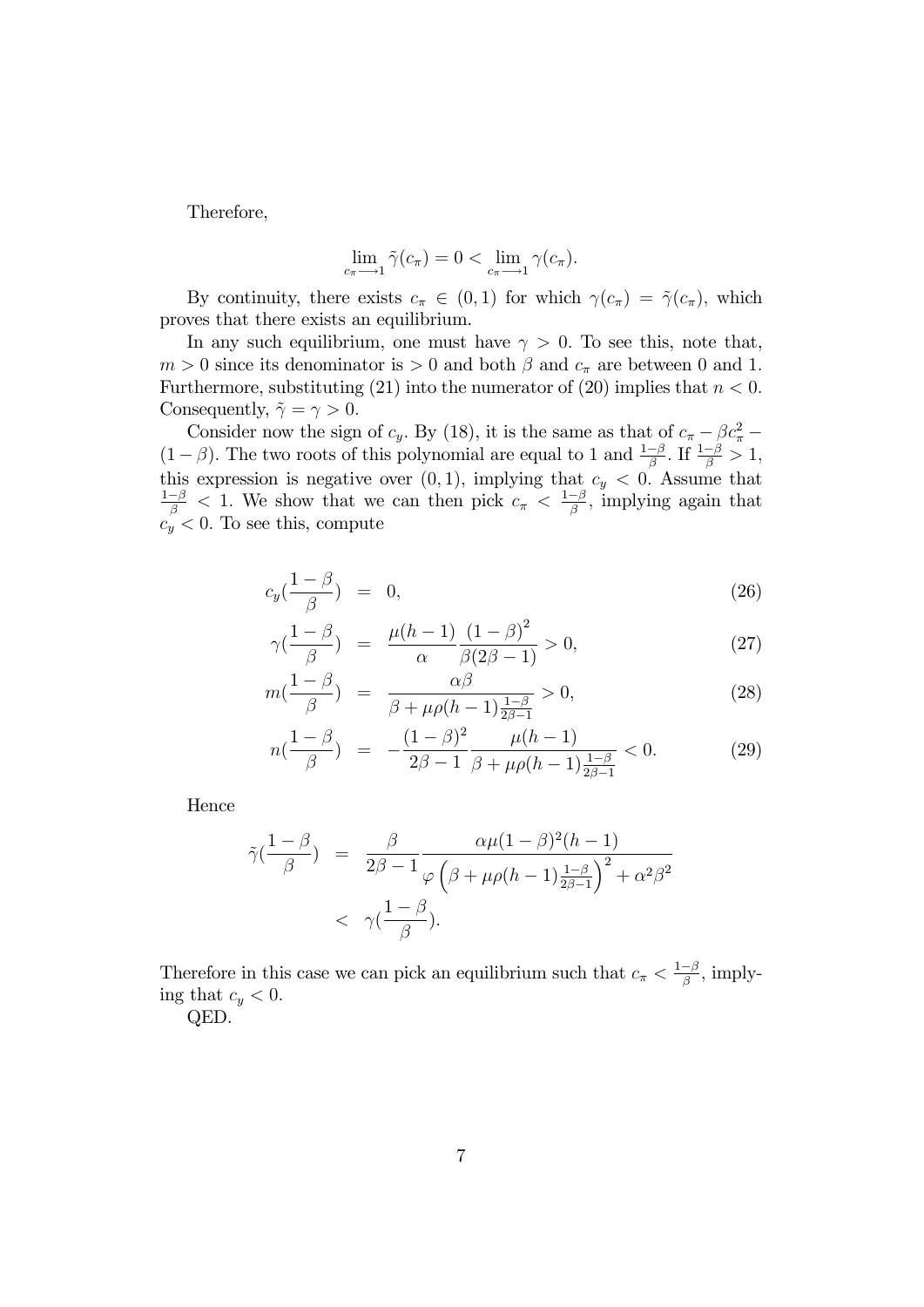#### 5 Linearization of equilibrium conditions

I now derive the formulas that form the basis of the numerical results for the model with inflation inertia. Let

$$
\begin{array}{rcl} c_y&=&c_{yc}+\Delta c_\pi,\\ c_\pi&=&c_{\pi c}+\Delta c_y,\\ \hat{\beta}&=&\beta+\Delta\hat{\beta},\\ \hat{\rho}&=&\rho+\Delta\hat{\rho},\\ \gamma&=&\gamma_c+\Delta\gamma,\\ \varphi_E&=&\varphi+\Delta\varphi,\\ m&=&m_c+\Delta m,\\ n&=&n_c+\Delta n,\\ \hat{m}&=&m+\Delta\hat{m},\\ \hat{n}&=&n+\Delta\hat{n},\\ \hat{\sigma}_u^2&=&\sigma_u^2+\Delta\hat{\sigma}_u^2,\\ \hat{\sigma}_v^2&=&\sigma_v^2+\Delta\hat{\sigma}_v^2.\\ \end{array}
$$

The subscript  $c$  refers to the equilibrium value in the correct model  $(CM)$ equilibrium. For any variable x,  $\Delta \hat{x}$  is the difference between its perceived and actual value in the autocoherent model (ACM) equilibrium associated with  $\varphi = \varphi_E$ . On the other hand,  $\Delta x$  is the difference between its actual value in the ACM equilibrium and its actual value in the CM equilibrium. The effect of  $\Delta\varphi$ , the preference gap between the expert and the government, on the gap between the perceived and actual value of any variable x,  $\Delta \hat{x}/\Delta \varphi$ , is called its ideological sensitivity.

The set of equilibrium conditions is summarized in the following tables: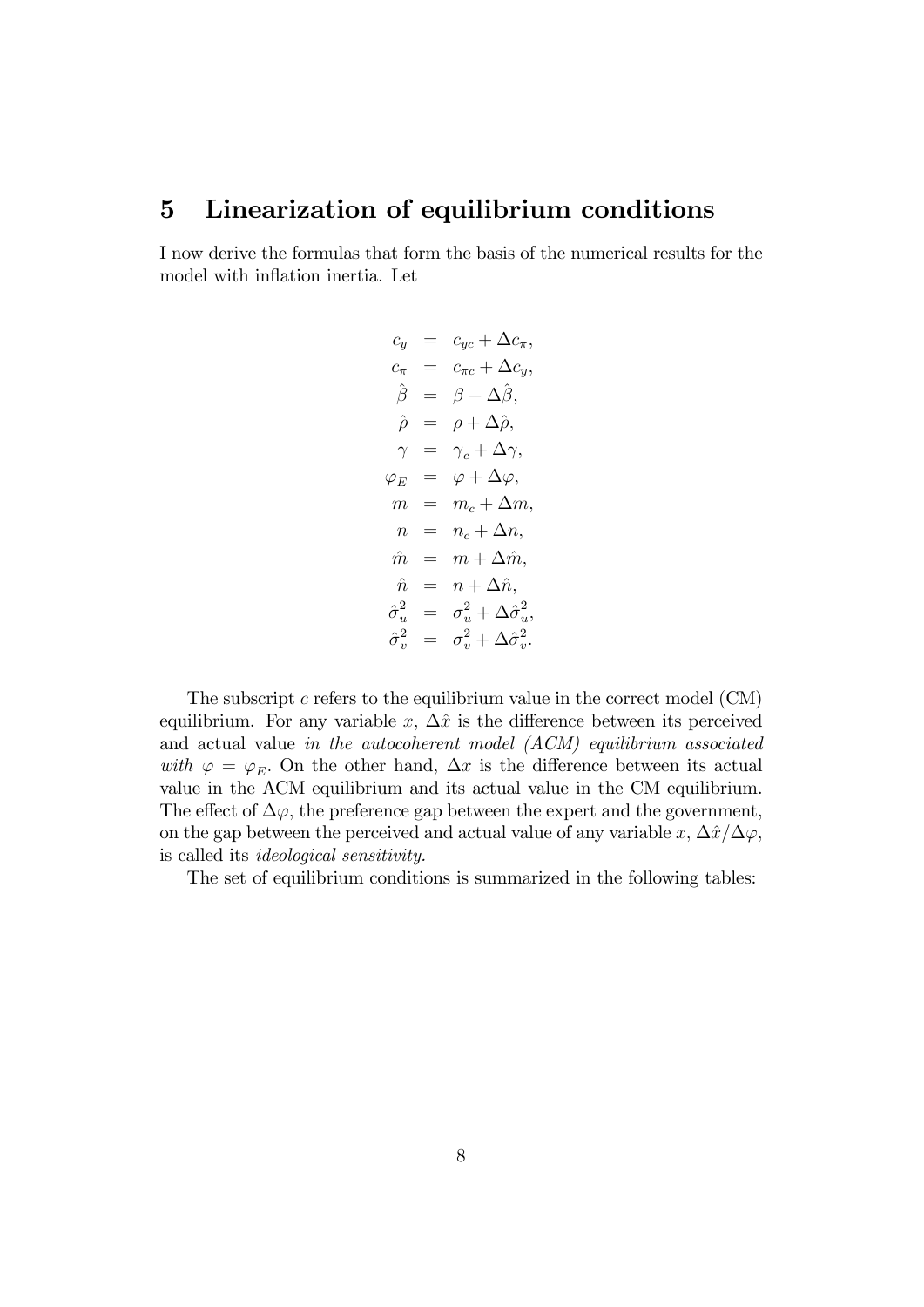| Equation                                                                                                                                                                                                          | Meaning                                                  |
|-------------------------------------------------------------------------------------------------------------------------------------------------------------------------------------------------------------------|----------------------------------------------------------|
| $c_y = -\mu(h-1)c_{\pi}^2 + c_yc_{\pi} + \alpha\gamma - \alpha\gamma c_{\pi}$                                                                                                                                     | Equilibrium condition (17)                               |
| $c_{\pi} = \rho c_{y} + \beta c_{\pi}^{2} + 1 - \beta.$                                                                                                                                                           | Equilibrium condition (18)                               |
| $m = \frac{\alpha(1-\beta c_{\pi})}{1-\beta c_{\pi}-\rho c_{y}+\mu\rho(h-1)c_{\pi}+\rho\alpha\gamma}$                                                                                                             | Definition of $m$ , (19)                                 |
| $n = \frac{\left(1-\beta\right)\left(c_y - \mu\left(h-1\right)c_{\pi} - \alpha\gamma\right)}{1-\beta c_{\pi} - \rho c_{\eta} + \mu\rho(h-1)c_{\pi} + \rho\alpha\gamma}$                                           | Definition of $n, (20)$                                  |
| $\gamma = -\frac{\hat{m}\hat{n}}{\varphi + \hat{m}^2}$                                                                                                                                                            | Government's choice of $\gamma$                          |
| $\hat{m} = \frac{\hat{\alpha}(1-\hat{\beta}\hat{c}_{\pi})}{1+\gamma\hat{\alpha}\hat{\rho}-\hat{\beta}\hat{c}_{\pi}-\hat{\rho}\hat{c}_{y}+\hat{\mu}\hat{\rho}(h-1)\hat{c}_{\pi}}$                                  | Definition of $\hat{m}$ , from Equation (32) in the text |
| $\hat{n} = \frac{(1-\hat{\beta})(\hat{c}_y - \hat{\mu}(h-1)\hat{c}_\pi - \hat{\alpha}\gamma)}{1+\gamma\hat{\alpha}\hat{\rho}-\hat{\beta}\hat{c}_\pi - \hat{\rho}\hat{c}_y + \hat{\mu}\hat{\rho}(h-1)\hat{c}_\pi}$ | Definition of $\hat{n}$ , from Equation (33) in the text |
| $c_{\pi} = \hat{\rho}c_{y} + \hat{\beta}c_{\pi}^{2} + 1 - \hat{\beta}.$                                                                                                                                           | AC condition $(41)$ in the text <sup>1</sup>             |
| $\gamma = -\frac{mn}{\varphi_E + m^2}$                                                                                                                                                                            | Expert's choice of $\gamma$                              |

Table  $A2$  – Model's solution for VAR coefficients and autocoherence condition for  $c_{\pi}$ 

|                                                                                                                                                                                                                                                                            | Impact effect of demand shock on output    |
|----------------------------------------------------------------------------------------------------------------------------------------------------------------------------------------------------------------------------------------------------------------------------|--------------------------------------------|
| $\hat{a}_{yv}$<br>$\alpha$                                                                                                                                                                                                                                                 | Impact effect of supply shock on output    |
| $\hat{a}_{\pi u}$                                                                                                                                                                                                                                                          | Impact effect of demand shock on inflation |
| $\hat{a}_{\pi v} = \frac{\hat{\rho}(\hat{\theta}-1)\hat{m}}{\alpha(1-\hat{\beta}c_{\pi})}$                                                                                                                                                                                 | Impact effect of supply shock on inflation |
| $\begin{array}{l} a_{yu}^2 \sigma^2_u + a_{yv}^2 \sigma^2_v = \hat{a}_{yu}^2 \hat{\sigma}^2_u + \hat{a}_{yv}^2 \hat{\sigma}^2_v, \\ a_{\pi u}^2 \sigma^2_u + a_{\pi v}^2 \sigma^2_v = \hat{a}_{\pi u}^2 \hat{\sigma}^2_u + \hat{a}_{\pi v}^2 \hat{\sigma}^2_v \end{array}$ | Variance of output innovations matched     |
|                                                                                                                                                                                                                                                                            | Variance of inflation innovation matched   |
| $a_{uu}a_{\pi u}\sigma_u^2 + a_{uv}a_{\pi v}\sigma_v^2 = \hat{a}_{yu}\hat{a}_{\pi u}\hat{\sigma}_u^2 + \hat{a}_{yv}\hat{a}_{\pi v}\hat{\sigma}_v^2.$                                                                                                                       | Covariance of innovations matched          |
|                                                                                                                                                                                                                                                                            |                                            |

 $\overline{\text{Table A3 - Aurocoherence conditions on VAR innovations}}$ 

The model can be solved as follows.

First, There are 5 equations that define a real block, i.e. which characterizes the actual behavior of the economy. These equations are

$$
c_y = -\mu(h-1)c_{\pi}^2 + c_y c_{\pi} + \alpha \gamma - \alpha \gamma c_{\pi}
$$
 (30)

$$
c_{\pi} = \rho c_y + \beta c_{\pi}^2 + 1 - \beta. \tag{31}
$$

$$
m = \frac{\alpha (1 - \beta c_{\pi})}{1 - \beta \sqrt{1 - \beta^2 (1 - \beta^2)(1 - \beta^2)} \tag{32}
$$

$$
\frac{1 - \beta c_{\pi} - \rho c_{y} + \mu \rho (h - 1) c_{\pi} + \rho \alpha \gamma}{n} = \frac{(1 - \beta)(c_{y} - \mu (h - 1)c_{\pi} - \alpha \gamma)}{\rho \gamma}
$$
\n(33)

$$
n = \frac{1 - \beta c_{\pi} - \rho c_{y} + \mu \rho (h - 1) c_{\pi} + \rho \alpha \gamma}{1 - \beta c_{\pi} - \rho c_{y} + \mu \rho (h - 1) c_{\pi} + \rho \alpha \gamma}
$$
(33)

$$
\gamma = -\frac{mn}{\varphi_E + m^2}.\tag{34}
$$

<sup>&</sup>lt;sup>1</sup>Recall that the autocoherence condition for  $c_y$  holds, i.e. eq. (40) in the text, holds given our assumption that  $\alpha$  and  $\beta$  are common knowledge.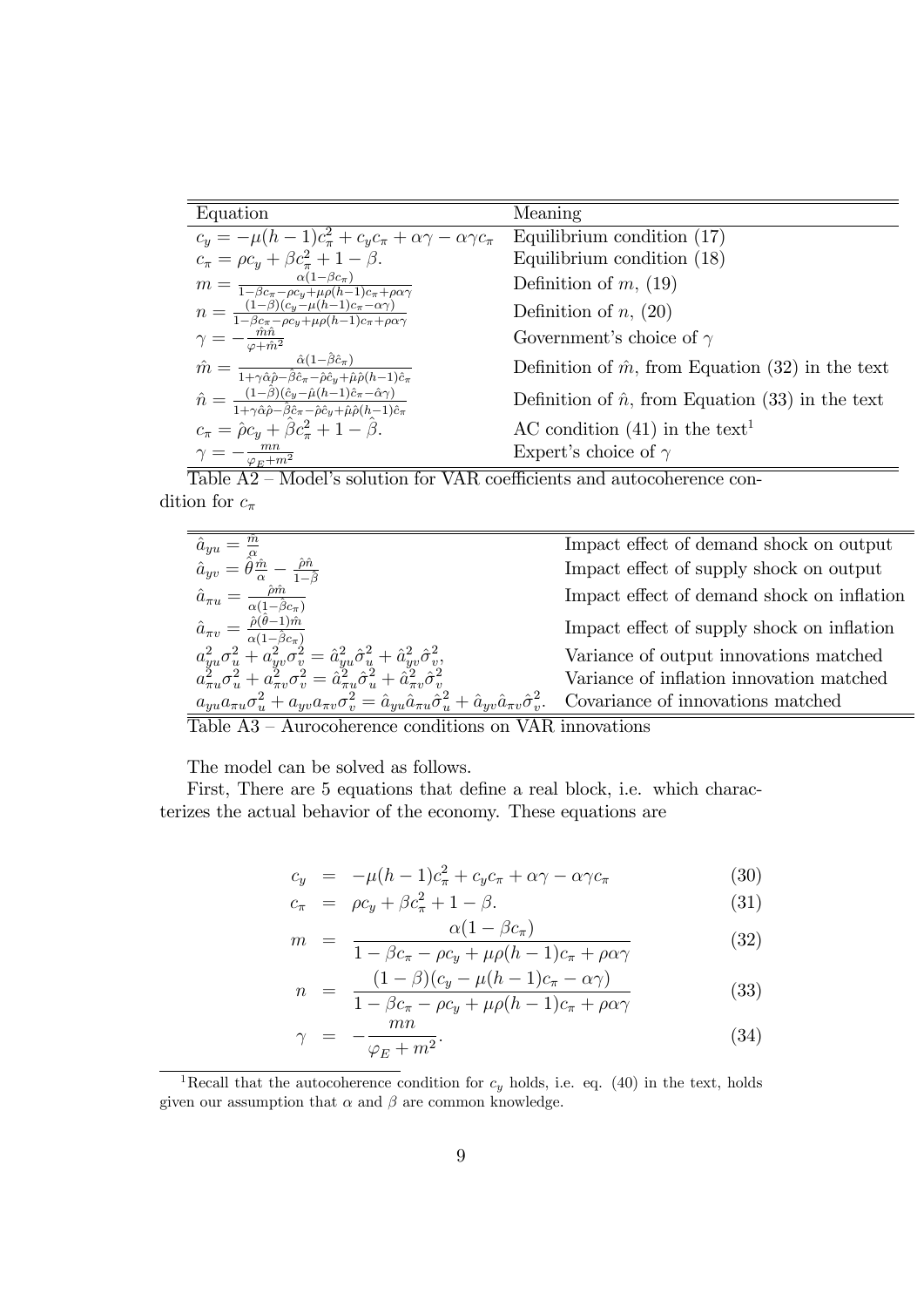Given  $\varphi_E$ , these equations allow to compute  $c_y, c_\pi, m, n$ , and  $\gamma$ . When linearized around a correct model equilibrium, they deliver  $\Delta c_y$ ,  $\Delta c_\pi$ ,  $\Delta m$ ,  $\Delta n$ , and  $\Delta \gamma$  as a function of  $\Delta \varphi_E$ . In particular, from the last equation we have that

$$
(\varphi + m_c^2)\Delta \gamma + \gamma_c \Delta \varphi + 2\gamma_c m_c \Delta m = -m_c \Delta n - n_c \Delta m. \tag{35}
$$

The remaining 4 equations of Table A2 define a perceived block, given by

$$
\hat{m} = \frac{\alpha (1 - \hat{\beta}c_{\pi})}{1 + \gamma \alpha \hat{\rho} - \hat{\beta}c_{\pi} - \hat{\rho}c_{y} + \mu \hat{\rho}(h - 1)c_{\pi}}
$$
(36)

$$
\hat{n} = \frac{(1-\hat{\beta})(c_y - \mu(h-1)c_\pi - \alpha\gamma)}{1 + \gamma\alpha\hat{\rho} - \hat{\beta}c_\pi - \hat{\rho}c_y + \mu\hat{\rho}(h-1)c_\pi}
$$
(37)

$$
c_{\pi} = \hat{\rho}c_{y} + \hat{\beta}c_{\pi}^{2} + 1 - \hat{\beta}
$$
 (38)

$$
\gamma = -\frac{\hat{m}\hat{n}}{\varphi + \hat{m}^2}.
$$
\n(39)

We have used the autocoherence conditions for  $c_y$  and  $c_\pi$  and the assumption that  $\alpha$  and  $\mu$  are common knowledge. These equations solve for  $\hat{\rho}, \hat{\beta}, \hat{m}$  and  $\hat{n}$ for any  $\gamma$  delivered by the real block. I now show that they imply proposition 5.

#### **Proof of Proposition 5** – Linearizing Equation (39) yields

$$
(\varphi + m_c^2)\Delta \gamma + 2\gamma_c m_c(\Delta \hat{m} + \Delta m) = -m_c(\Delta \hat{n} + \Delta n) - n_c(\Delta \hat{m} + \Delta m). \tag{40}
$$

Subtracting (35) from (40) we get

$$
-\gamma_c \Delta \varphi + 2\gamma_c m_c \Delta \hat{m} + m_c \Delta \hat{n} + n_c \Delta \hat{m} = 0.
$$
 (41)

By construction, from (31) and (35) in the text, it must be that  $\gamma m+n=$  $c_y = \gamma \hat{m} + \hat{n}$ , implying that

$$
\Delta \hat{n} = -\gamma_c \Delta \hat{m}.\tag{42}
$$

Substituting into the preceding formula, we get that

$$
\Delta \hat{m} = \frac{\gamma_c \Delta \varphi}{c_{yc}},\tag{43}
$$

which proves point (iii) and, together with  $(42)$ , point (iv).

Next, from (36) and (37), we get that

$$
\frac{\hat{m}}{\hat{n}} = \frac{\alpha (1 - \hat{\beta} c_{\pi})}{(1 - \hat{\beta})(c_y - \mu(h - 1)c_{\pi} - \alpha \gamma)}.
$$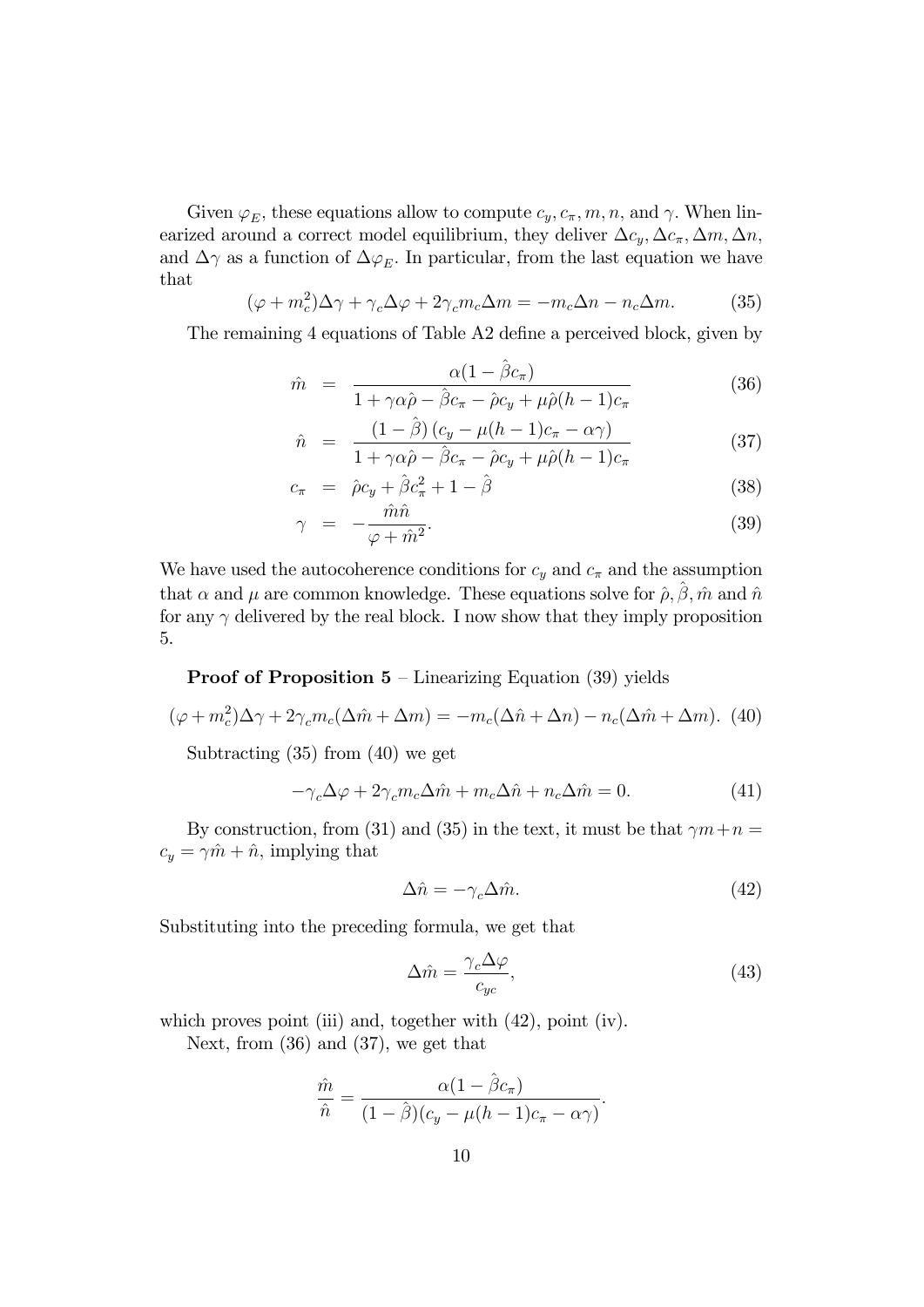Consequently,

$$
\frac{\Delta \hat{m}}{m_c} - \frac{\Delta \hat{n}}{n_c} = -\frac{c_\pi \Delta \hat{\beta}}{1 - \beta c_\pi} + \frac{\Delta \hat{\beta}}{1 - \beta}.
$$

Substituting (42), we get that

$$
\frac{(m_c \gamma_c + n_c) \Delta \hat{m}}{m_c n_c} = \frac{1 - c_{\pi c}}{(1 - \beta)(1 - \beta c_{\pi})} \Delta \hat{\beta}.
$$

Replacing  $m_c \gamma_c + n_c$  with  $c_{yc}$  and substituting in (43), we get (ii).

Linearizing  $(38)$  and  $(31)$  and taking differences, we get the trade-off between  $\Delta \hat{\rho}$  and  $\Delta \hat{\beta}$ :

$$
c_{yc}\Delta\hat{\rho} - \Delta\hat{\beta}(1 - c_{\pi c}^2) = 0.
$$
\n(44)

Substituting into (ii), we get (i). QED

The rest of the equilibrium perceived model is determined by Table A3, which can be labelled the "residual block". It determines  $(\hat{a}_{yu}, \hat{a}_{yv}, \hat{a}_{\pi u}, \hat{a}_{\pi v}, \hat{\theta}, \hat{\sigma}_u^2)$  $\hat{\sigma}_u^2, \hat{\sigma}_v^2$  $\binom{2}{v}$ . This block can be linearized and then solved numerically. Let  $v = (\Delta \hat{m}, \Delta \hat{n}, \Delta \hat{\rho}, \Delta \hat{\beta})'$ and  $w = (\Delta \hat{a}_{yu}, \Delta \hat{a}_{yv}, \Delta \hat{a}_{\pi u}, \Delta \hat{a}_{\pi v}, \Delta \hat{\theta}, \Delta \hat{\sigma}_u^2)$  $u^2, \Delta \hat{\sigma}_v^2$  $(v^2)'$ , where again  $\Delta \hat{a}_{yu} = \hat{a}_{yu}$  $a_{yu}$ , etc. We have that

$$
Pw + Qv = 0,
$$

where  $P$  is a  $7 \times 7$  matrix and  $Q$  a  $7 \times 4$  matrix. The nonzero coefficients are:

$$
P_{11} = 1, P_{22} = 1, P_{25} = -m_c/\alpha, P_{33} = 1/a_{\pi uc},
$$
  
\n
$$
P_{44} = 1/a_{\pi vc}, P_{43} = -1/a_{\pi uc}, P_{45} = 1/(1 - \theta).
$$
  
\n
$$
P_{51} = 2a_{yuc}\sigma_u^2, P_{52} = 2a_{yvc}\sigma_v^2, P_{56} = a_{yuc}^2, P_{57} = a_{yvc}^2;
$$
  
\n
$$
P_{63} = 2a_{\pi uc}\sigma_u^2, P_{64} = 2a_{\pi vc}\sigma_v^2, P_{66} = a_{\pi uc}^2, P_{67} = a_{\pi vc}^2;
$$
  
\n
$$
P_{71} = a_{\pi uc}\sigma_u^2, P_{72} = a_{\pi vc}\sigma_v^2, P_{73} = a_{yuc}\sigma_u^2, P_{74} = a_{yvc}\sigma_v^2, P_{76} = a_{yuc}a_{\pi uc}, P_{77} = a_{yvc}a_{\pi uc}.
$$
  
\nand

and

$$
Q_{11} = -1/\alpha, Q_{21} = -\theta/\alpha, Q_{22} = \rho/(1 - \beta),
$$
  
\n
$$
Q_{23} = n_c/(1 - \beta), Q_{24} = \frac{\rho n_c}{(1 - \beta)^2},
$$
  
\n
$$
Q_{31} = -1/m_c, Q_{33} = -1/\rho, Q_{34} = -\frac{c_\pi}{1 - \beta c_\pi}.
$$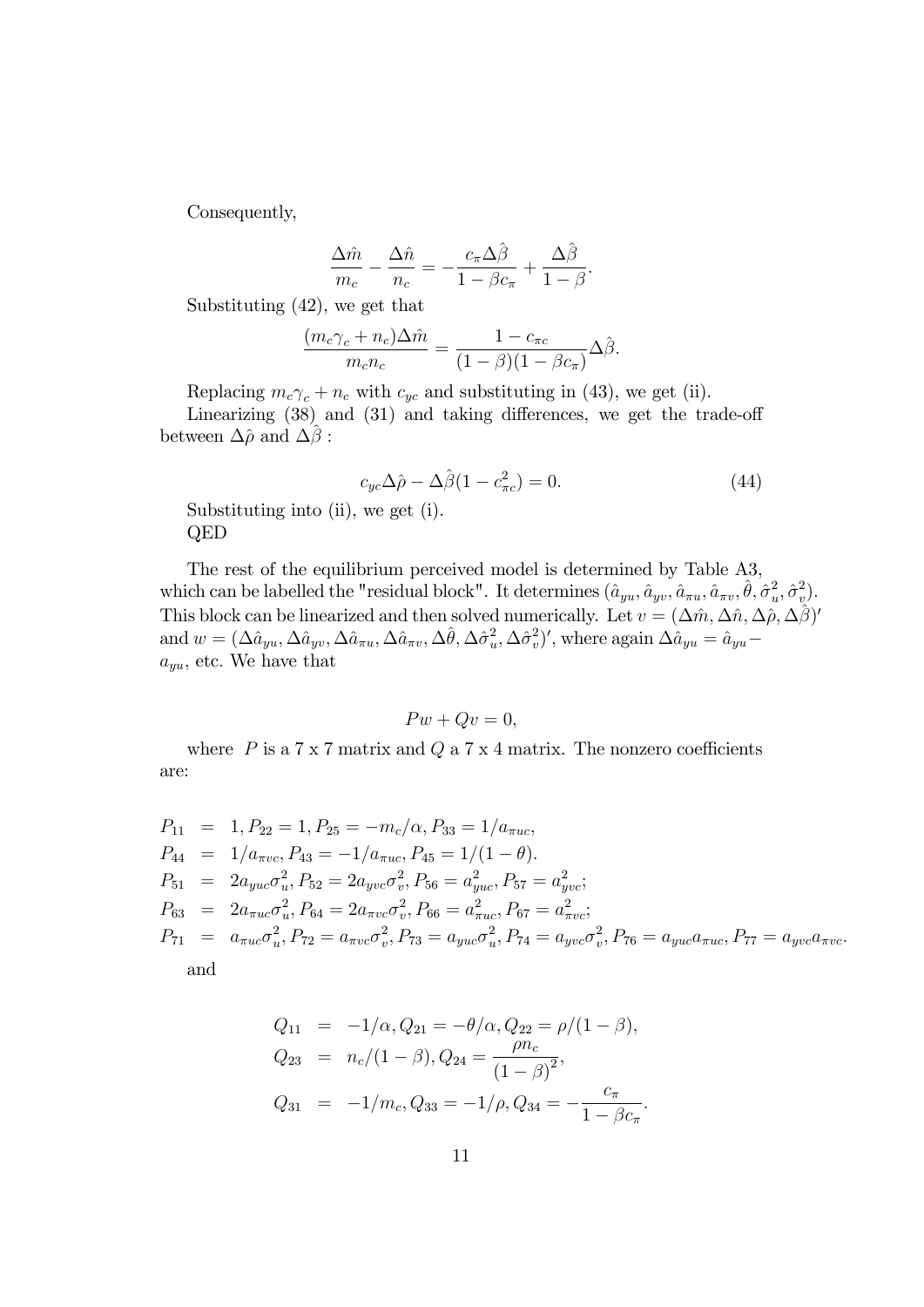Then,  $w = -P^{-1}Qv$ . These formulas allow to numerically compute the ideological sensitivity of the structural and reduced form parameters. This has been done for 19683 different set of parameters, defined by the following Table:

| h.               | 1.2, 1.5, 1            |
|------------------|------------------------|
| β                | 0.2, 0.6, 0.8          |
| $\rho$           | 0.2, 1.3               |
| $\alpha$         | 0.1, 0.3, 1            |
| $\mu$            | 0.02, 0.1, 0.6         |
| Ĥ                | 0.1, 0.2, 0.5          |
| $\sigma_{u}^{2}$ | 0.00004, 0.0004, 0.004 |
| $\sigma_{\nu}^2$ | 0.00004, 0.0004, 0.004 |
| $\varphi$        | 0.1, 1.5               |

Table  $A4$  – Parameter sets

In all these simulations, without exception, the ideological sensitivities  $\Delta \hat{\sigma}_u^2$  $\frac{2}{u}/\Delta \varphi$  and  $\Delta \hat{\sigma}_v^2$  $v^2/\Delta\varphi$  are negative. Furthermore, that of the perceived share of output fluctuations due to demand shocks, defined by

$$
\hat{s}_{u}=\frac{\hat{a}_{yu}^{2}\hat{\sigma}_{u}^{2}}{\hat{a}_{yu}^{2}\hat{\sigma}_{u}^{2}+\hat{a}_{yv}^{2}\hat{\sigma}_{v}^{2}}=\frac{\hat{a}_{yu}^{2}\hat{\sigma}_{u}^{2}}{a_{yu}^{2}\sigma_{u}^{2}+a_{yv}^{2}\sigma_{v}^{2}},
$$

is always negative in all cases.

The real block can also be solved by linearization. We get that  $Ax +$  $B\Delta\varphi = 0$ , where  $x \equiv (\Delta c_y, \Delta c_\pi, \Delta m, \Delta n, \Delta \gamma)'$ , A is a 5x5 matrix and B is a  $5x1$  vector with the following nonzero coefficients (here  $(33)$ ) has been replaced by the simpler equation  $\gamma m + n = c_y$ :

$$
A_{11} = 1 - c_{\pi c}, A_{12} = 2\mu (h - 1)c_{\pi c} - c_{yc} + \alpha \gamma_c, A_{15} = -\alpha (1 - c_{\pi c}),
$$
  
\n
$$
A_{22} = 1 - 2\beta c_{\pi c}, A_{21} = -\rho,
$$
  
\n
$$
A_{31} = -\rho m_c, A_{32} = (\alpha - m_c)\beta + m_c \mu \rho (h - 1), A_{33} = \frac{\alpha (1 - \beta c_{\pi c})}{m_c}, A_{35} = \alpha \rho m_c
$$
  
\n
$$
A_{41} = -1, A_{43} = \gamma_c, A_{44} = 1, A_{45} = m_c,
$$
  
\n
$$
A_{53} = 2m_c \gamma_c + n_c, A_{54} = m_c, A_{55} = \varphi + m_c^2
$$
  
\n
$$
B_{51} = \gamma_c.
$$

These formulas allow to compute the response of x to  $\Delta \varphi$ . In particular, it has been checked that in all the simulations above, one has  $\frac{\Delta \gamma}{\Delta \varphi} < 0$ .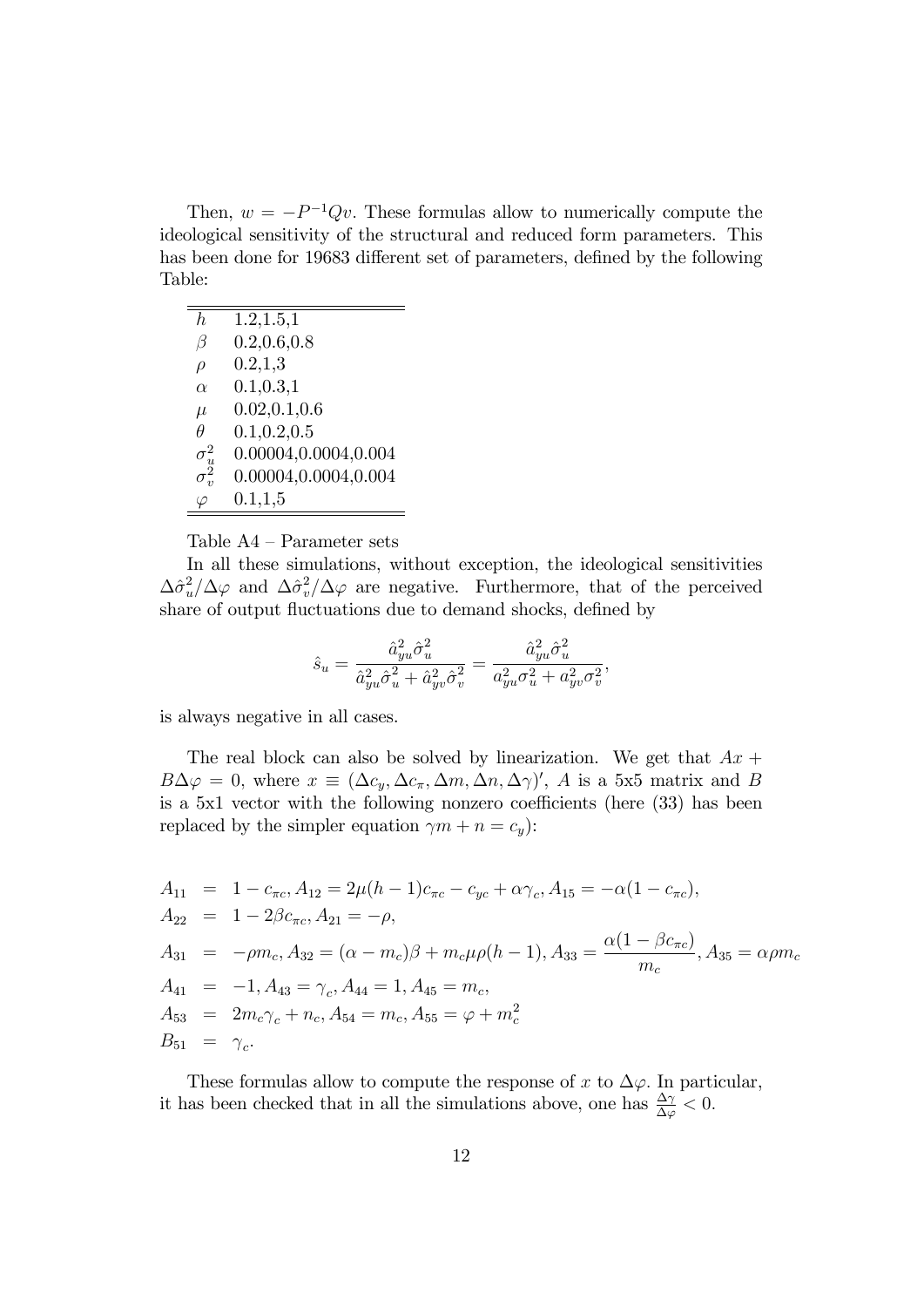#### 6 Non-myopic government and expert

Assume the government is non myopic and cannot commit on its fiscal policy rule. At each date it sets  $g_t$ , so as to maximize

$$
\hat{V}(\pi_{t-1}, g_t) = \max_{g_t} \hat{E}(-\varphi g_t^2 - (y_t - v_t)^2 + \delta \hat{V}(\pi_t, g(\pi_t))),
$$

where  $\delta$  is the discount factor,  $g_t = g(\pi_{t-1})$  is the equilibrium policy rule and expectations are conditional on  $\pi_{t-1}$  and  $g_t$ . That is,  $g_t$  is freely chosen by the government at  $t$ . On the other hand, in the absence of commitment, the government rationally anticipates that it will follow the equilibrium policy rule at any future date  $s > t$ .

The FOC is, using the fact that  $\hat{V}_g(\pi_t, g(\pi_t)) = 0$ ,

$$
0 = \hat{V}_g(\pi_{t-1}, g_t)
$$
  
= 
$$
-2(\varphi g_t + \frac{\hat{d}y_t}{\hat{d}g_t}\hat{E}y_t) + \delta \frac{\hat{d}\pi_t}{\hat{d}g_t}\hat{E}\hat{V}_\pi(\pi_t, g(\pi_t)).
$$
 (45)

By the envelope theorem, we have that

$$
\hat{V}_{\pi}(\pi_{t-1}, g_t) = -2 \frac{\hat{d}y_t}{\hat{d}\pi_{t-1}} \hat{E}y_t + \delta \frac{\hat{d}\pi_t}{\hat{d}\pi_{t-1}} \hat{E} \hat{V}_{\pi}(\pi_t, g(\pi_t)).
$$
\n(46)

As above, we look for an equilibrium where the optimal policy is a linear function of the state variable,

$$
g_t = \gamma \pi_{t-1}.\tag{47}
$$

From the two perceived model equations in the text (29)-(30), which I rewrite here for convenience,

$$
y_t = -\hat{\mu}(h-1)\hat{c}_{\pi}\pi_t + \hat{c}_y\pi_t + \hat{\alpha}g_t + \hat{u}_t + \hat{\theta}\hat{v}_t - \hat{\alpha}\gamma\pi_t, \tag{48}
$$

$$
\pi_t = \hat{\rho} y_t + \hat{\beta} \hat{c}_\pi \pi_t + (1 - \hat{\beta}) \pi_{t-1} - \hat{\rho} \hat{v}_t, \tag{49}
$$

we get that

$$
\hat{E}y_t = \hat{m}g_t + \hat{n}\pi_{t-1},\tag{50}
$$

as before, and

$$
\hat{E}\pi_t = \hat{q}g_t + \hat{r}\pi_{t-1},\tag{51}
$$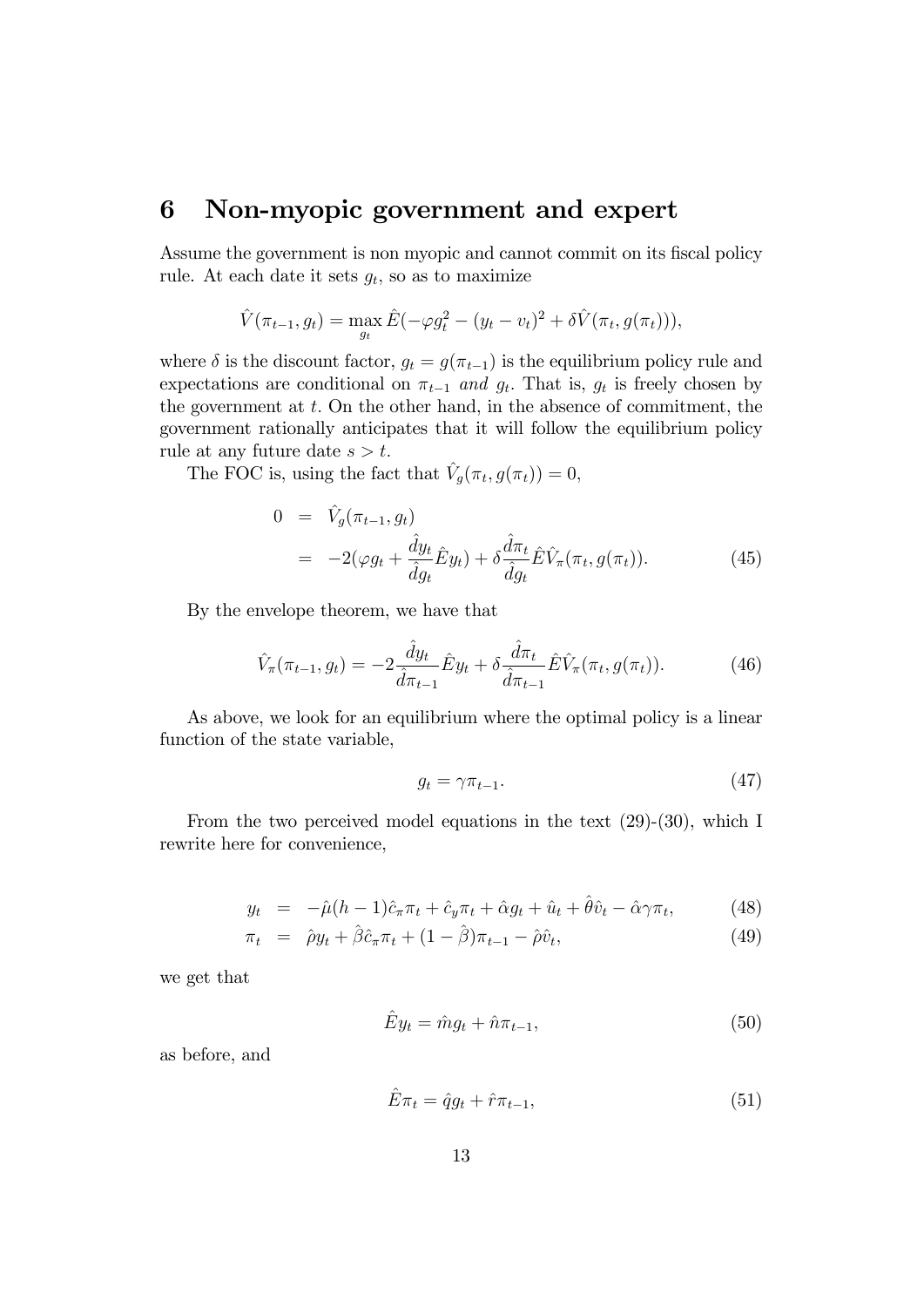where

$$
\hat{q} = \frac{\alpha \hat{\rho}}{1 - \hat{\beta}c_{\pi} - \hat{\rho}c_{y} + \mu \hat{\rho}(h - 1)c_{\pi} + \hat{\rho}\alpha\gamma},
$$
\n(52)

$$
\hat{r} = \frac{1 - \hat{\beta}}{1 - \hat{\beta}c_{\pi} - \hat{\rho}c_{y} + \mu\hat{\rho}(h-1)c_{\pi} + \hat{\rho}\alpha\gamma}.
$$
\n(53)

In those formulas, we readily make use of the assumption that  $\alpha$  and  $\mu$ are common knowledge and of the autocoherence conditions  $c_{\pi} = \hat{c}_{\pi}$  and  $c_y = \hat{c}_y.$ 

Furthermore, since (48)-(49) is additive in the shocks  $\hat{u}_t$  and  $\hat{v}_t$ , it is also true that  $\frac{\hat{d}y_t}{\hat{d}g_t} = \hat{m}_t, \frac{\hat{d}y_t}{\hat{d}\pi_{t-}}$  $\frac{\hat{d}y_t}{\hat{d}\pi_{t-1}} = \hat{n}, \, \frac{\hat{d}\pi_t}{\hat{d}y_t} = \hat{q}, \, \text{and} \, \frac{\hat{d}\pi_t}{\hat{d}\pi_{t-1}} = \hat{r}.$ 

Elimination of  $\hat{E}\hat{V}_{\pi}$  between (45) and (46), shows that in equilibrium  $\hat{V}_{\pi}(\pi_{t-1}, g_t)$  must be linear in  $(\pi_{t-1}, g_t)$ . Consequently, it must be that  $\hat{V}_{\pi}(\pi_t, g(\pi_t)) =$  $\hat{V}_{\pi}(\pi_t, \gamma \pi_t) = e \pi_t$ , where e is a coefficient which remains to be determined. From (51), it follows that

$$
\hat{E}\hat{V}_{\pi}(\pi_t, g(\pi_t)) = e.(\hat{q}g_t + \hat{r}\pi_{t-1}).
$$
\n(54)

To compute e, we apply (46) at  $g_t = g(\pi_{t-1}) = \gamma \pi_{t-1}$ , which yields

$$
e = -2\hat{n}(\hat{m}\gamma + \hat{n}) + \delta e \hat{r}(\hat{q}\gamma + \hat{r}),
$$

and noting that from (50) and (51) it must be that  $\hat{m}\gamma + \hat{n} = c_y$  and  $\hat{q}\gamma + \hat{r} = c_y$  $c_{\pi}$ , it follows that

$$
e = \frac{-2\hat{n}c_y}{1 - \delta\hat{r}c_\pi}.\tag{55}
$$

Substituting  $(54)$  and  $(50)$  into the FOC  $(45)$ , and then using  $(55)$ , we get a formula for the equilibrium  $\gamma$ :

$$
\gamma \left( \varphi + \hat{m}^2 + \delta \hat{q}^2 \frac{\hat{n} c_y}{1 - \delta \hat{r} c_\pi} \right) = -\hat{m}\hat{n} - \delta \hat{q}\hat{r} \frac{\hat{n} c_y}{1 - \delta \hat{r} c_\pi}.
$$
 (56)

This expression should replace (39). The expert will equate  $\gamma$  with the policy parameter he would pick on the basis of his own preferences, therefore

$$
\gamma \left(\varphi_E + m^2 + \delta_E q^2 \frac{nc_y}{1 - \delta_E rc_\pi}\right) = -mn - \delta_E qr \frac{nc_y}{1 - \delta_E rc_\pi}.\tag{57}
$$

where obviously

$$
q = \frac{\alpha \rho}{1 - \beta c_{\pi} - \rho c_{y} + \mu \rho (h - 1) c_{\pi} + \rho \alpha \gamma},
$$
\n(58)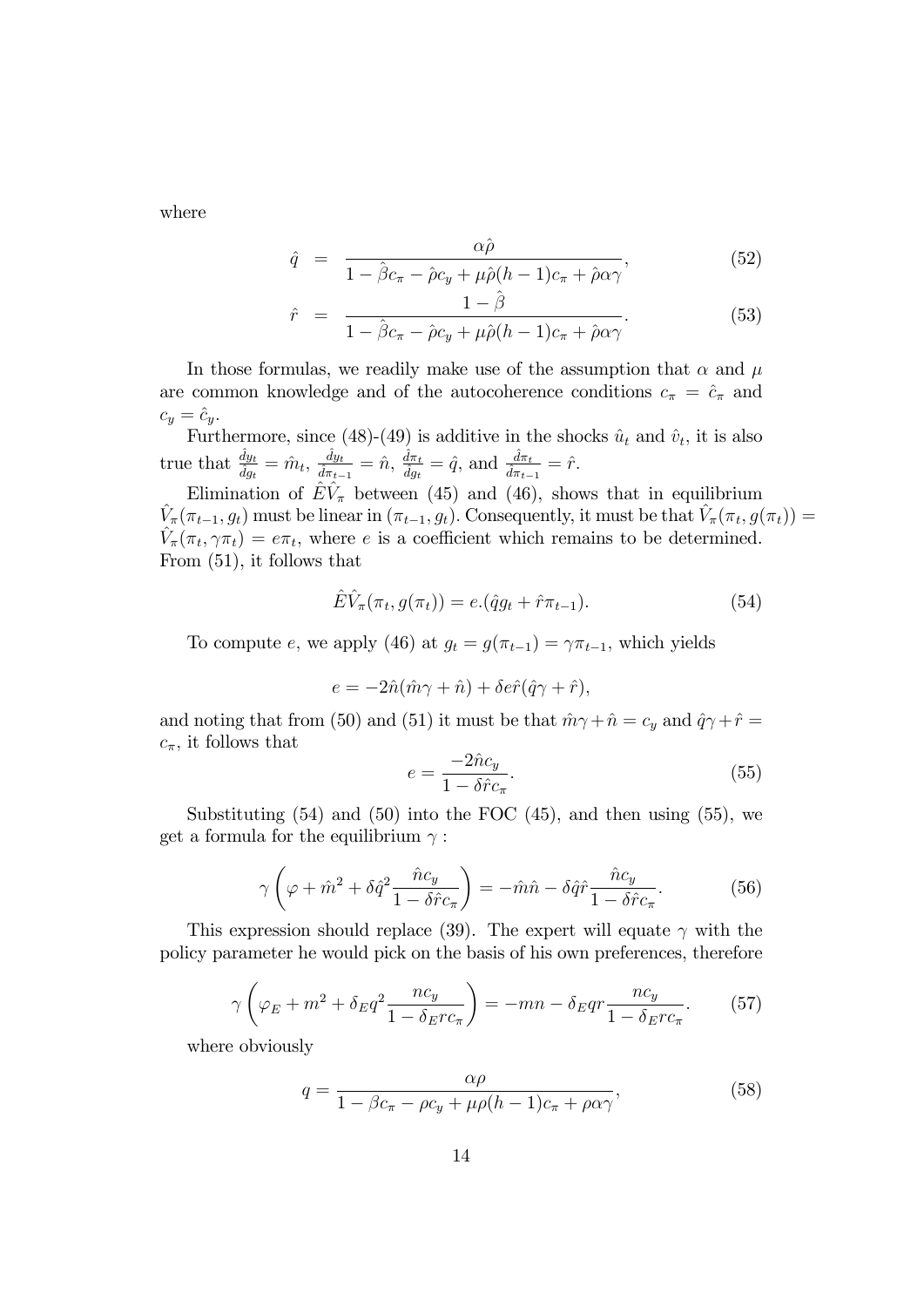and

$$
r = \frac{1 - \beta}{1 - \beta c_{\pi} - \rho c_y + \mu \rho (h - 1) c_{\pi} + \rho \alpha \gamma}.
$$
 (59)

Equation (57) replaces (34). It is the only equation of the model where the expert's preferences appear.

It is again possible to construct a correct model equilibrium, as summarized by the following proposition

PROPOSITION  $A2 - A$  correct model equilibrium exists such that

$$
0 < c_{\pi} < 1; \\
 c_y < 0.
$$

PROOF – The steps are the same as in Proposition A1, but the  $\tilde{\gamma}$  function in its proof now has to be replaced with a new formula from (57), that is,

$$
\breve{\gamma}(c_{\pi}) = \frac{-m(c_{\pi})n(c_{\pi}) - \delta q(c_{\pi})r(c_{\pi})\frac{n(c_{\pi})c_{y}(c_{\pi})}{1 - \delta r(c_{\pi})c_{\pi}}}{\varphi + m(c_{\pi})^{2} + \delta q(c_{\pi})^{2}\frac{n(c_{\pi})c_{y}(c_{\pi})}{1 - \delta r(c_{\pi})c_{\pi}}}.
$$
(60)

The functions  $q()$  and  $r()$  are obviously defined by expressing the RHS of (58) and (59) as functions of  $c_{\pi}$  by using (22).

Next, note that from (25),  $\ddot{\gamma}(0) = 0 > \gamma(0) = -\frac{1-\beta}{\rho \alpha}$ . Second,

$$
\lim_{c_{\pi}\longrightarrow 1} \breve{\gamma}(c_{\pi}) = 0 < \lim_{c_{\pi}\longrightarrow 1} \gamma = +\infty,
$$

since  $c_y(1) = 0 = \lim m = \lim r = \lim q$ .

By continuity, again, there exists an equilibrium such that  $c_{\pi} \in (0, 1)$ .

To complete the proof, we again prove that we can choose the equilibrium such that  $c_y < 0$ . Note that (22) still holds. Clearly, then, if  $(1 - \beta)/\beta \geq 1$ ,  $c_y < 0$ . Assume that  $(1 - \beta)/\beta < 1$ . Since  $c_y((1 - \beta)/\beta) = 0$ , from (60), (58), and  $(26)-(29)$  we have that

$$
\breve{\gamma}((1-\beta)/\beta) = \frac{\mu(h-1)\alpha\beta(1-\beta)^2}{(2\beta-1)\left[\varphi\left(\beta+\mu\rho(h-1)\frac{1-\beta}{2\beta-1}\right)^2+\alpha^2\beta^2\right]} < \frac{\mu(h-1)}{\alpha}\frac{(1-\beta)^2}{\beta(2\beta-1)} = \gamma\left(\frac{1-\beta}{\beta}\right).
$$

As in Proposition A1, by continuity, there exists a solution such that  $c_{\pi} \in \left(0, \frac{1-\beta}{\beta}\right)$ ) and therefore  $c_y < 0$ .

This completes the proof of Proposition A1. Note that now we cannot establish an analytical result for the sign of  $\gamma$ .

QED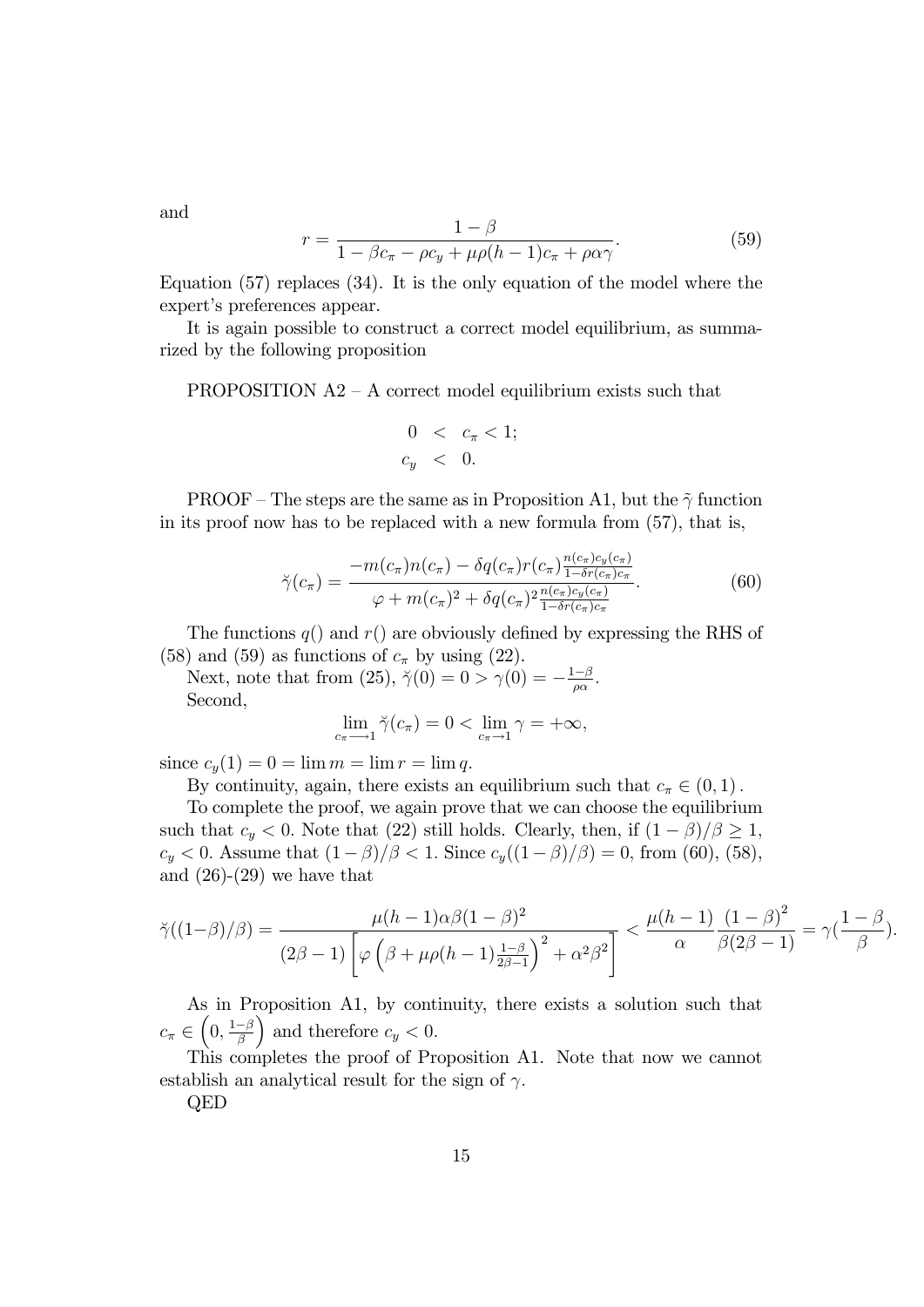Proof of Proposition 6 – The system is recursive in the sense that  $\Delta\varphi$ and  $\Delta\delta$  only appear through Equation (57). Consequently, any equilibrium quantity, whether it is perceived or real, will depend on  $\Delta\varphi$  and  $\Delta\delta$  only through  $\omega_{\varphi} \Delta \varphi + \omega_{\delta} \Delta \delta$ , where  $\omega_{\varphi}$  and  $\omega_{\delta}$  are the coefficients that multiply  $\Delta\varphi$  and  $\Delta\delta$  in a linearization of (57). Next, observe that since  $c_y < 0$  and, from (21),  $c_y - \alpha \gamma < 0$ , we have that  $q > 0$  and  $0 < r < 1$  in the CME, as well as  $m > 0$  and  $n < 0$ . From this it follows that (i) an increase in  $\varphi_E$  raises the LHS of (57) if  $\gamma > 0$ , (ii), an increase in  $\delta_E$  raises the LHS of (57) if  $\gamma > 0$ , and (iii) an increase in  $\delta_E$  reduces the RHS of (57). Therefore,  $\omega_{\varphi}\omega_{\delta} > 0$  if  $\gamma > 0$ , from which the statement in Proposition 6 follows trivially. QED

Under this extension, it is no longer possible to prove analytical results regarding the perceived model. The entire system has to be linearized.

First, linearizing both (56) and (57) and subtracting one from the other yields:

$$
\gamma_c \left[ 2m_c(1 - \delta r_c c_{\pi c})\Delta \hat{m} - \delta(\varphi + m_c^2)c_{\pi c}\Delta \hat{r} + 2\delta q_c \Delta \hat{q}n_c c_{yc} + \delta q_c^2 c_{yc}\Delta \hat{n} \right] \qquad (61)
$$
  
=  $-n_c(1 - \delta r_c c_{\pi c})\Delta \hat{m} - m_c(1 - \delta r_c c_{\pi c})\Delta \hat{n} + \delta m_c n_c c_{\pi c}\Delta \hat{r} - \delta r_c n_c c_{yc}\Delta \hat{q} - \delta q_c n_c c_{yc}\Delta \hat{r} \right]$   
 $- \delta q_c r_c c_{yc}\Delta \hat{n} + \Delta \delta q_c r_c c_{yc}n_c - \Delta \delta m_c n_c c_{\pi c}r_c.$ 

where  $\Delta \hat{q}$  is implictly defined by linearizing (52), or equivalently the simpler relationship  $\hat{q} = \hat{p}\hat{m}/(1 - \hat{\beta}c_{\pi}),$  yielding

$$
\frac{\Delta \hat{q}}{q_c} = \frac{\Delta \hat{\rho}}{\rho} + \frac{\Delta \hat{m}}{m_c} + \frac{c_{\pi c} \Delta \hat{\beta}}{1 - \beta c_{\pi c}},
$$

and similarly from (53), which is equivalent to  $\hat{r} = (1 - \hat{\beta}) \hat{m} / \left[ \alpha (1 - \hat{\beta} c_{\pi}) \right]$ , we have that

$$
\frac{\Delta\hat{r}}{r_c} = \frac{\Delta\hat{m}}{m_c} + \frac{(c_{\pi c} - 1)\Delta\hat{\beta}}{(1 - \beta)(1 - \beta c_{\pi c})}.
$$

Equation (61) replaces (41) and is completed by three equations that are unchanged from the myopic model: (42), (44), and the linearization of (36) minus that of (32), which boils down to

$$
\frac{\Delta \hat{m}}{m_c} + \frac{1}{D_1} \left( -c_{\pi c} \Delta \hat{\beta} - c_{yc} \Delta \hat{\rho} + \mu (h - 1) c_{\pi c} \Delta \hat{\rho} + \alpha \gamma_c \Delta \hat{\rho} \right) = -\frac{c_{\pi c} \Delta \hat{\beta}}{1 - \beta c_{\pi c}},
$$

where

$$
D_1 = 1 - \beta c_{\pi c} - \rho c_{yc} + \mu \rho (h - 1) c_{\pi c} + \alpha \rho \gamma_c.
$$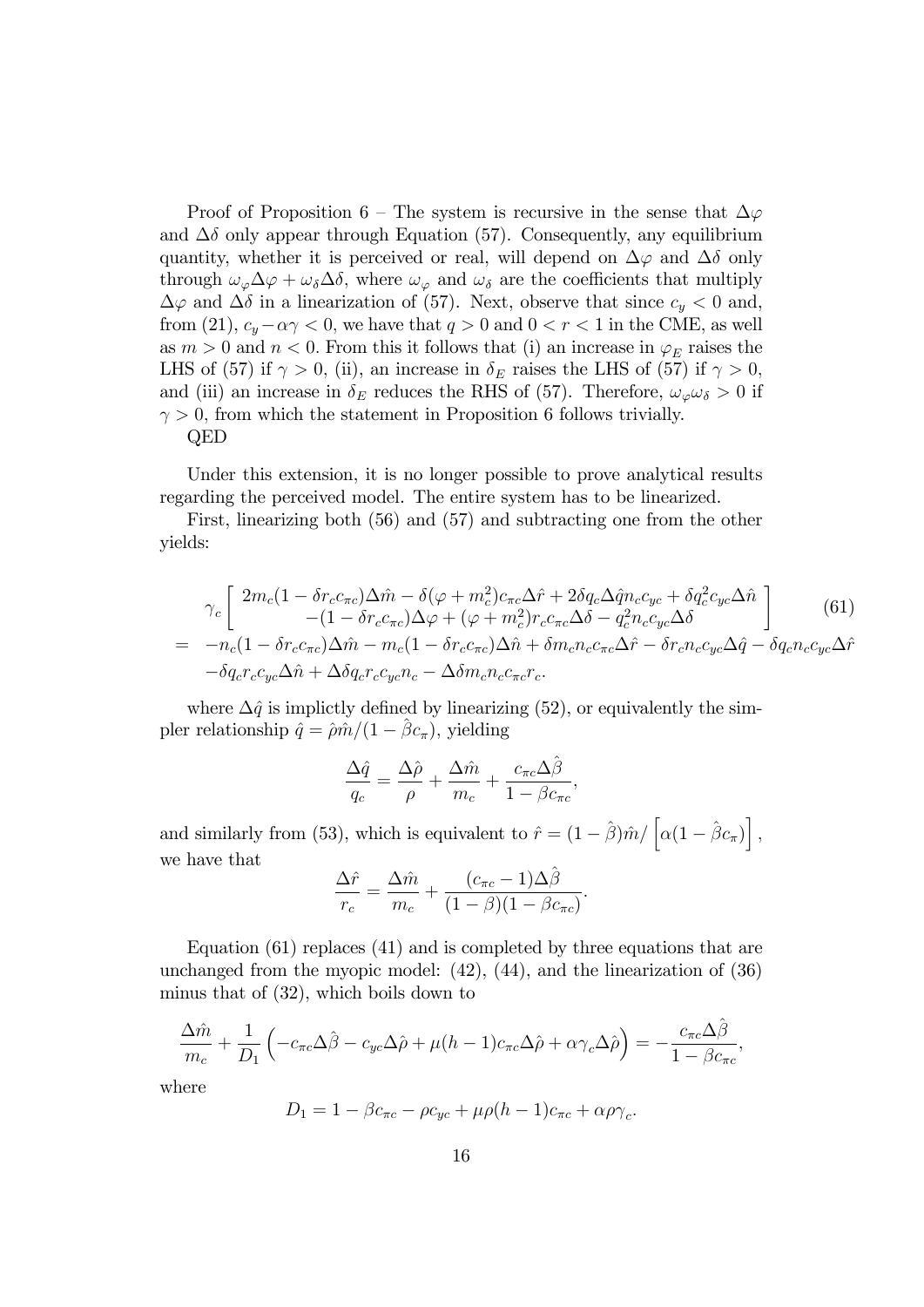These four equations allow to solve for  $v = (\Delta \hat{m}, \Delta \hat{n}, \Delta \hat{\rho}, \Delta \hat{\beta})'$  as they can be written as  $Gv + H(\Delta \varphi, \Delta \delta)' = 0$ , where G is a 4x4 matrix and H a  $4x2$  matrix with the following nonzero coefficients:

$$
G_{11} = \frac{1}{m_c}, G_{13} = \frac{-c_{yc} + \mu(h-1)c_{\pi c} + \alpha \gamma_c}{D_1}, G_{14} = -\frac{c_{\pi c}}{D_1} + \frac{c_{\pi c}}{1 - \beta c_{\pi c}},
$$
  
\n
$$
G_{21} = \gamma_c, G_{22} = 1,
$$
  
\n
$$
G_{33} = c_{yc}, G_{34} = c_{\pi c}^2 - 1,
$$
  
\n
$$
G_{41} = 2m_c\gamma_c(1 - \delta r_c c_{\pi c}) - \delta(\varphi + m_c^2)c_{\pi c}\gamma_c \frac{r_c}{m_c} + 2\delta q_c^2 n_c \frac{c_{yc}}{m_c} \gamma_c
$$
  
\n
$$
+ n_c(1 - \delta r_c c_{\pi c}) - \delta n_c c_{\pi c} r_c + 2\delta r_c n_c c_{yc} \frac{q_c}{m_c}
$$
  
\n
$$
G_{42} = \delta \gamma_c q_c^2 c_{yc} + m_c(1 - \delta r_c c_{\pi c}) + \delta r_c q_c c_{yc}
$$
  
\n
$$
G_{43} = 2\delta \gamma_c q_c^2 c_{yc} n_c / \rho + \delta r_c q_c c_{yc} n_c / \rho
$$
  
\n
$$
G_{44} = -\frac{\delta r_c c_{\pi c} \gamma_c (\varphi + m_c^2)(c_{\pi c} - 1)}{(1 - \beta)(1 - \beta c_{\pi c})} + \frac{2\delta q_c^2 n_c \gamma_c c_{yc} c_{\pi c}}{1 - \beta c_{\pi c}} -\frac{\delta m_c n_c c_{\pi c} r_c (c_{\pi c} - 1)}{(1 - \beta)(1 - \beta c_{\pi c})} + \frac{\delta r_c q_c c_{yc} n_c c_{\pi c}}{(1 - \beta)(1 - \beta c_{\pi c})} + \frac{\delta r_c q_c c_{yc} n_c c_{\pi c}}{(1 - \beta)(1 - \beta c_{\pi c})}
$$
  
\n
$$
H_{41} = -\gamma_c (1 - \delta r_c c_{\pi c})
$$
  
\n
$$
H_{42} = \gamma_c r_c c_{\pi c} (\varphi + m_c^2) - \gamma_c q_c^2 n_c c_{yc} - q_c r_c c_{yc} n_c + m_c n_c c_{\pi
$$

Clearly, then,  $v = -G^{-1}H(\Delta\varphi, \Delta\delta)'$ . The residual block is unchanged compared to the myopic model, therefore w can again be computed as  $w =$  $-P^{-1}Qv.$ 

Relative to the myopic case, the real block is defined as follows:  $(30)$ -(32) are unchanged, as well as the condition  $\gamma m + n = c_y$  which is used instead of (33). The definition of q (58), in the form  $q = \rho m/(1 - \beta c_{\pi})$  is added to the system, while r is replaced by the RHS of  $(59)$ , expressed as  $(1-\beta)m/[\alpha(1-\beta c_{\pi})]$ , and the optimality condition (34) has to be replaced by (57). As a result, when linearized, the real block is now expressed as  $Ax + B(\Delta\varphi, \Delta\delta)' = 0$ , where now  $x \equiv (\Delta c_y, \Delta c_\pi, \Delta m, \Delta n, \Delta q, \Delta \gamma)'$  and the matrices  $A$  and  $B$  are 6x6 and 6x2 respectively, and their nonzero coefficients are now defined as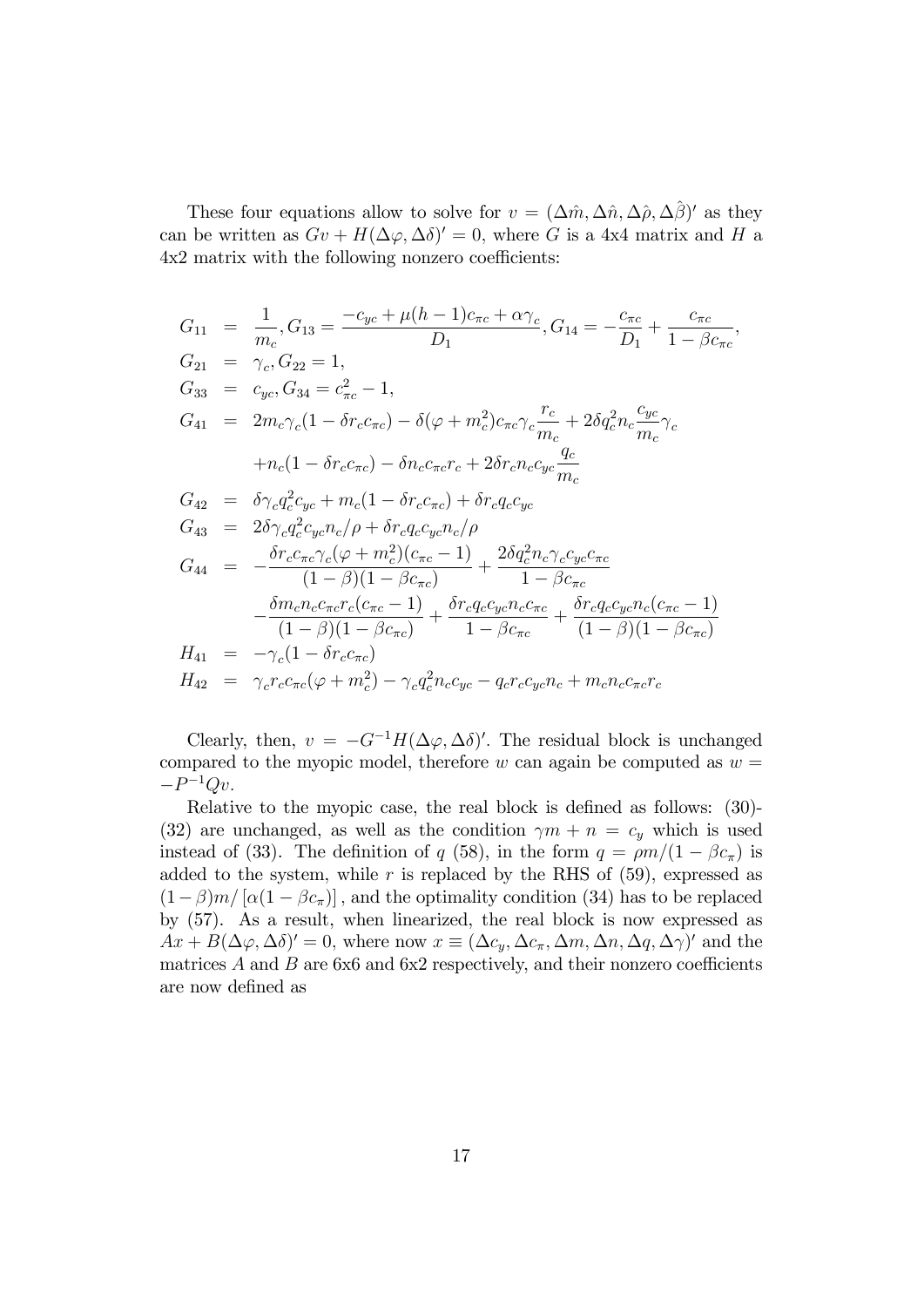$$
A_{11} = 1 - c_{\pi c}, A_{12} = 2\mu(h - 1)c_{\pi c} - c_{yc} + \alpha \gamma_c, A_{16} = -\alpha(1 - c_{\pi c}),
$$
  
\n
$$
A_{22} = 1 - 2\beta c_{\pi c}, A_{21} = -\rho,
$$
  
\n
$$
A_{31} = -\rho m_c, A_{32} = (\alpha - m_c)\beta + m_c\mu\rho(h - 1), A_{33} = \frac{\alpha(1 - \beta c_{\pi c})}{m_c}, A_{36} = \alpha \rho m_c
$$
  
\n
$$
A_{41} = -1, A_{43} = \gamma_c, A_{44} = 1, A_{46} = m_c,
$$
  
\n
$$
A_{52} = -\beta/(1 - \beta c_{\pi c}), A_{53} = -1/m_c, A_{55} = 1/q_c,
$$
  
\n
$$
A_{61} = \gamma_c \delta q_c^2 n_c + \delta q_c n_c r_c, A_{62} = -\gamma_c \delta r_c (\varphi + m_c^2) - m_c n_c \delta r_c + \tilde{A} \frac{r_c \beta}{1 - \beta c_{\pi c}},
$$
  
\n
$$
A_{63} = (2\gamma_c m_c + n_c)(1 - \delta r_c c_{\pi c}) + \tilde{A}r_c/m_c,
$$
  
\n
$$
A_{64} = \delta \gamma_c q_c^2 c_{yc} + m_c(1 - \delta r_c c_{\pi c}) + \delta q_c r_c c_{yc}, A_{65} = 2\gamma_c \delta q_c n_c c_{yc} + n_c \delta r_c c_{yc},
$$
  
\n
$$
A_{66} = (\varphi + m_c^2)(1 - \delta r_c c_{\pi c}) + \delta q_c^2 n_c c_{yc},
$$
  
\n
$$
B_{61} = \gamma_c(1 - \delta r_c c_{\pi c}), B_{62} = -\gamma_c(\varphi + m_c^2)r_c c_{\pi c} + \gamma_c q_c^2 n_c c_{yc} - m_c n_c r_c c_{\pi c} + q_c r_c n_c c_{yc}.
$$
  
\nand the quantity  $\tilde{A}$  stands for  $-\gamma_c \delta c_{\pi c}(\varphi + m_c^2) + \delta q_c n_c c_{yc} - \delta c_{\pi c} m_c n_c.$ 

The simulations above have been run for the entire alternative sets of parameters and for  $\delta = 0.5, 0.9$ , and 0.99. In all these simulations, without exceptions, we get that  $\Delta \hat{\rho}/\Delta \varphi > 0$ ,  $\Delta \hat{\beta}/\Delta \varphi < 0$ ,  $\Delta \hat{m}/\Delta \varphi < 0$ ,  $\Delta \hat{n}/\Delta \varphi > 0$  $0, \Delta \hat{\sigma}_u^2$  $\frac{2}{u}/\Delta \varphi < 0, \Delta \hat{\sigma}_v^2$  $v^2/\Delta\varphi < 0, \, \frac{\Delta \hat{s}_u}{\Delta \varphi}$  $\frac{\Delta \hat{s}_u}{\Delta \varphi} < 0$ , and  $\frac{\Delta \gamma}{\Delta \varphi} < 0$ , as in Proposition 5 and the simulations that follow it. In all those simulations,  $\gamma_c > 0$ , so that Proposition 6 applies. Consequently, we also have that  $\Delta \hat{\rho}/\Delta \delta > 0, \Delta \hat{\beta}/\Delta \delta <$  $0, \Delta \hat{m}/\Delta \delta \ < \ 0, \Delta \hat{n}/\Delta \delta \ > \ 0, \Delta \hat{\sigma}_u^2$  $\frac{2}{u}/\Delta\delta$  < 0,  $\Delta\hat{\sigma}_v^2$  $\frac{2}{v}/\Delta\delta$  < 0,  $\frac{\Delta\hat{s}_u}{\Delta\delta}$  < 0, and  $\frac{\Delta \gamma}{\Delta \delta} < 0.$ 

### 7 Scilab source code for the simulations reported in section II.B.

```
h=1.5mu=0.6ro=1
   al=0.3be=0.1th=0.2siu=0.0004
   siv=0.0004
   phi=0.1fpos=zeros(4,1)
```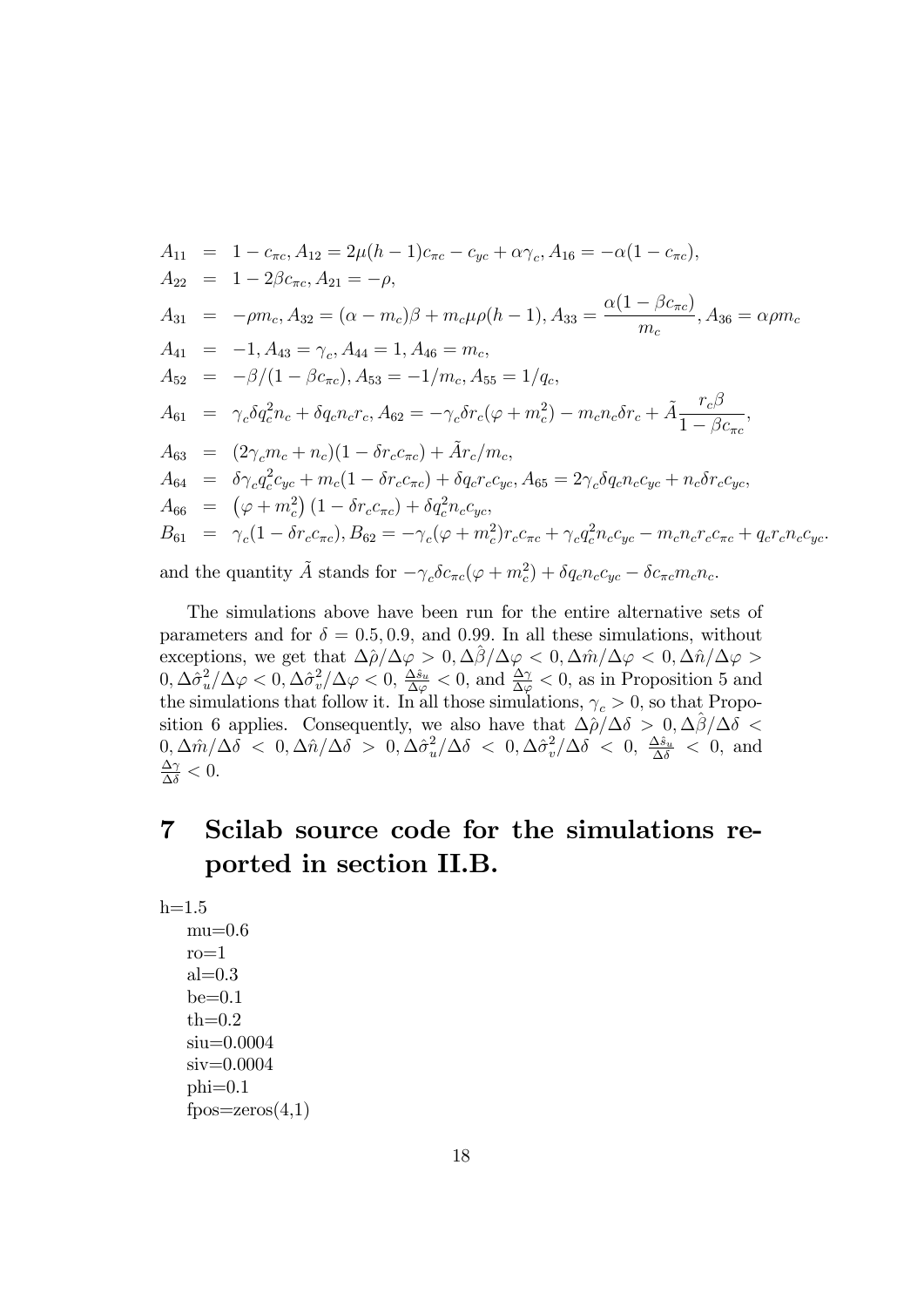```
nsim=3*3*3*3*3*3*3*3*3
avg=fpos
for h=[1.2 1.5 2]for mu = [0.2 \ 0.6 \ 0.8]for ro = [0.2 1 3]for al = [0.1 0.3 1]
for be =[0.02 \; 0.1 \; 0.6]for th = [0.1 \ 0.2 \ 0.5]for siu=[0.00004 0.0004 0.004]
for siv =[0.00004 \ 0.0004 \ 0.004]for phi = [0.2 1 5]// First we compute benchmark correct model equilibrium
cpimin=0
cpimax=min(1,(1-mu)/mu)while cpimax-cpimin>0.0001
cpi=(cprimin+cpimax)/2cy=(cpi-mu*cpi^2+mu-1)/rogal=(cy+be*(h-1)*cpi^2-cy*cpi)/al/(1-cpi)m=a^*(1-mu^*cpi)/(1-mu^*cpi-ro^*cy+be^*ro^*(h-1)^*cpi+ro^*al^*gal)n=(cy-be*(h-1)*cpi-al*gal)*(1-mu)/(1-mu*cpi-ro*cy+be*ro*(h-1)*cpi+ro*al*gal)gar=-m^*n/(phi+m^2)dif=gar-gal
if dif>0 then
cpimin=cpi
else
cpimax=cpi
end
end
ga=gar
ayu=m/al
\text{avv}=(\text{th}^*\text{m}/\text{al-ro}^*\text{n}/(1\text{-}\text{mu}))apiu=ro*m/al/(1-mu*cpi)apiv=ro^{*}(th-1)*m/al/(1-mu*cpi)dmh=ga/cydnh=-ga^2/cy
dmuh = (1-mu)*(1-mu*cpi)/(1-cpi)/(phi+m^2)droh=-(1-mu)*(1-mu*cpi)/(phi+m^2)*(1+cpi)/cyv=[dmh] dnh droh dmuh]<sup>†</sup>
pp =zeros(7,7)qq = zeros(7,4)pp(1,1)=1
```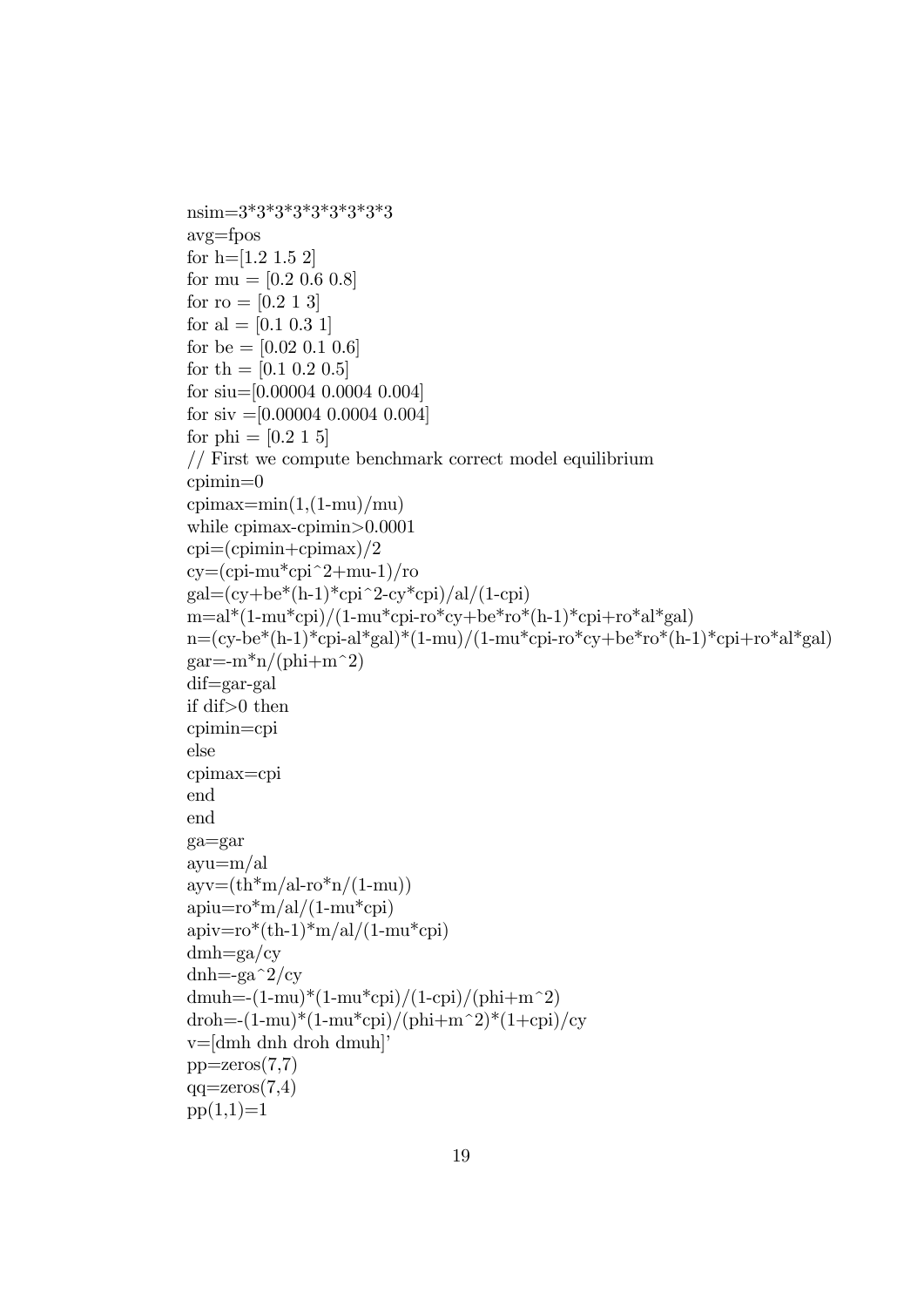```
pp(2,2)=1pp(2,5)=m/alpp(3,3)=1/apiu
pp(4,4)=1/apiv
pp(4,3)=1/apiu
pp(4,5)=1/(1-th)pp(5,1)=2*ayu*siu
pp(5,2)=2*ayv*siv
pp(5,6)=ayu^2
pp(5,7)=ayv<sup>\hat{}</sup>2
pp(6,3)=2*apiu*siu
pp(6,4)=2*apiv*siv
pp(6,6)=apiu<sup>\hat{}</sup>2
pp(6,7)=apiv^2pp(7,1)=apiu*siu
pp(7,2) =apiv*siv
pp(7,3)=ayu*siu
pp(7,4)=ayv*siv
pp(7,6)=ayu*apiu
pp(7,7)=ayv*apiv
qq(1,1)=-1/alqq(2,1)=-th/alqq(2,2)=\text{ro}/(1-\text{mu})qq(2,3)=n/(1-mu)qq(2,4)=r\sigma^{*}n/(1-mu)^{2}qa(3,1)=-1/mqq(3,3)=-1/roqq(3,4)=\frac{1}{(1-mu^*cpi)}ww=\text{inv}(pp)^*qq^*vchdemprop=2*ww(1,:)/ayu+ww(6,:)/siu//for chdemprop this gives the sign, not the exact value
fpos(1:2,1)=fpos(1:2,1)+(ww(6:7,1))>=0)fpos(3,1)=fpos(3,1)+(chdemprop>=0)avg(1:2,1)=avg(1:2,1)+ww(6:7,1)avg(3,1)=avg(3,1)+chdemprop// Now we numerically compute the changes in the real economy
aa = zeros(5,5)bb=zeros(5,1)aa(1,1)=1-cpi
aa(1,2)=2*be*(h-1)*cpi-cy+al*gaaa(1,5) = -al*(1-cpi)
```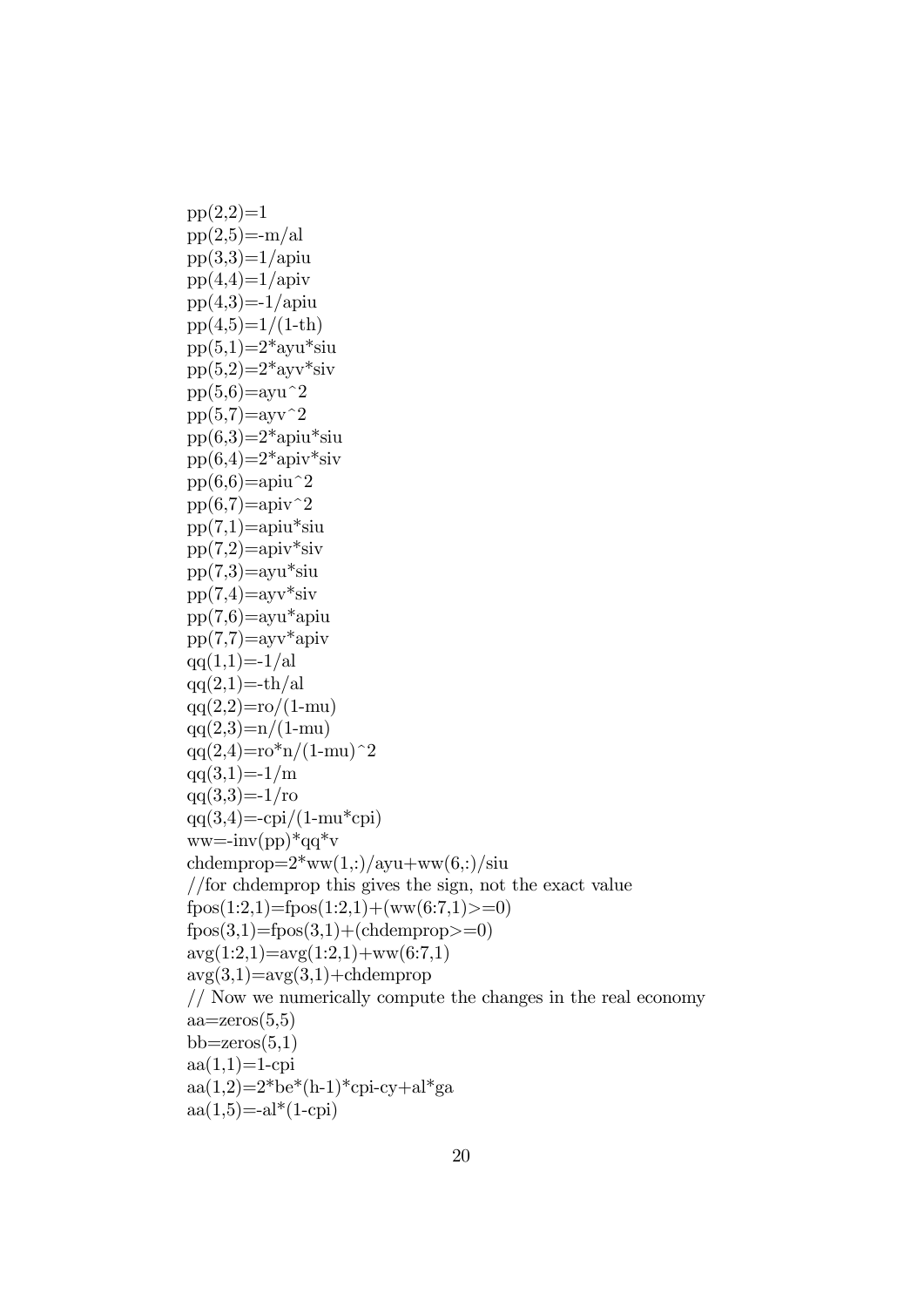```
aa(2,2)=1-2*mu*cpiaa(2,1)=-roaa(3,1)=-ro*<sup>m</sup>aa(3,2)=mu*<i>m</i>+al*<i>mu</i>+m*be*<i>ro</i>*(h-1)aa(3,3)=al*(1-mu*cpi)/maa(3,5)=al*ro*<sub>m</sub>aa(4,1)=1aa(4,3)=ga
aa(4,4)=1aa(4,5)=maa(5,3)=2<sup>*</sup>m<sup>*</sup>ga+n
aa(5,4)=maa(5,5)=phi+m^2bb(5,1)=ga
xx = -inv(aa)*bbfpos(4,1)=fpos(4,1)+(xx(5,1)>0)\arg(4,1)=\arg(4,1)+\arg(5,1)end
end
end
end
end
end
end
end
end
avg=avg/nsim
```
### 8 Scilab source code for the simulations reported in Section II.C.

 $h=1.5$ 

 $mu=0.6$  $ro=1$  $al=0.3$  $be=0.1$  $th=0.2$ siu=0.0004 siv=0.0004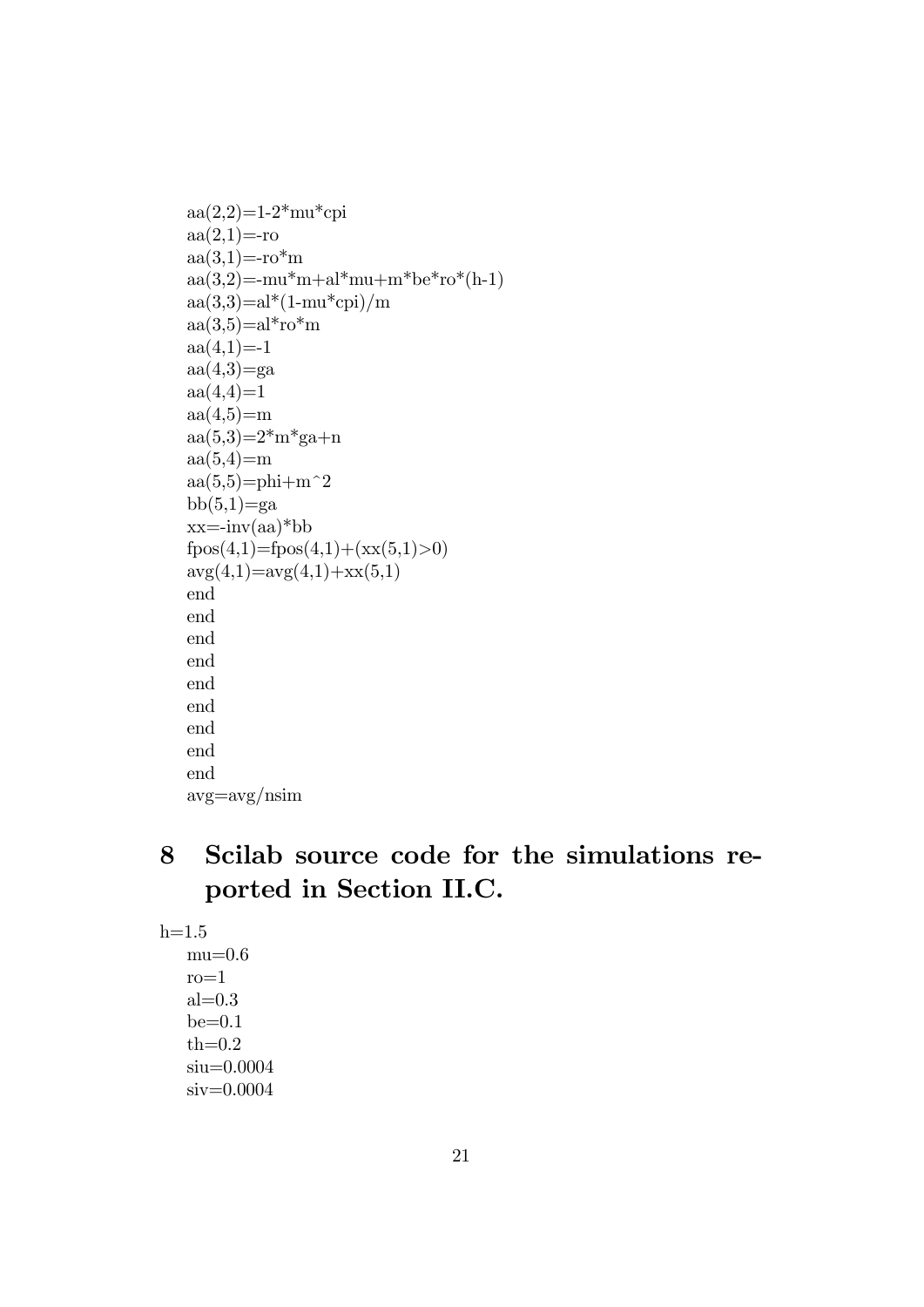```
phi=0.1de=0.5fpos=zeros(4,2)nsim=3*3*3*3*3*3*3*3*3
avg=fpos
gpos=zeros(4,2)gavg=gpos
gasgn=0fpos2 = zeros(3,1)\text{gpos2}=\text{zeros}(4,1)n1=0mu1mean=0
ro1mean=0
al1mean=0
be1mean=0
th1mean=0
phi1mean=0
siu1mean=0
siv1mean=0
for h=[1.2 1.5 2]
for mu = [0.2 \ 0.6 \ 0.8]for ro = [0.2 1 3]for al = [0.1 0.3 1]
for be =[0.02 \; 0.1 \; 0.6]for th = [0.1 \ 0.2 \ 0.5]for siu=[0.00004 0.0004 0.004]
for siv =[0.00004 0.0004 0.004]
for phi = [0.2 1 5]// First we compute benchmark correct model equilibrium
cpimin=0
cpimax=min(1,(1-mu)/mu)while cpimax-cpimin>0.000001
cpi=(cprimin+cpimax)/2cy=(cpi-mu*cpi^2+mu-1)/rogal=(cy+be*(h-1)*cpi^2-cy*cpi)/al/(1-cpi)m=al*(1-mu*cpi)/(1-mu*cpi-ro*cy+be*ro*(h-1)*cpi+ro*al*gal)n=(cy-be*(h-1)*cpi-al*gal)*(1-mu)/(1-mu*cpi-ro*cy+be*ro*(h-1)*cpi+ro*al*gal)q=ro*m/(1-mu*cpi)
r=(1-mu)*m/al/(1-mu*cpi)z=de^*q^*n^*cy/(1-de^*r^*cpi)gar=(-m*n-r*z)/(phi+m^2+q*z)
```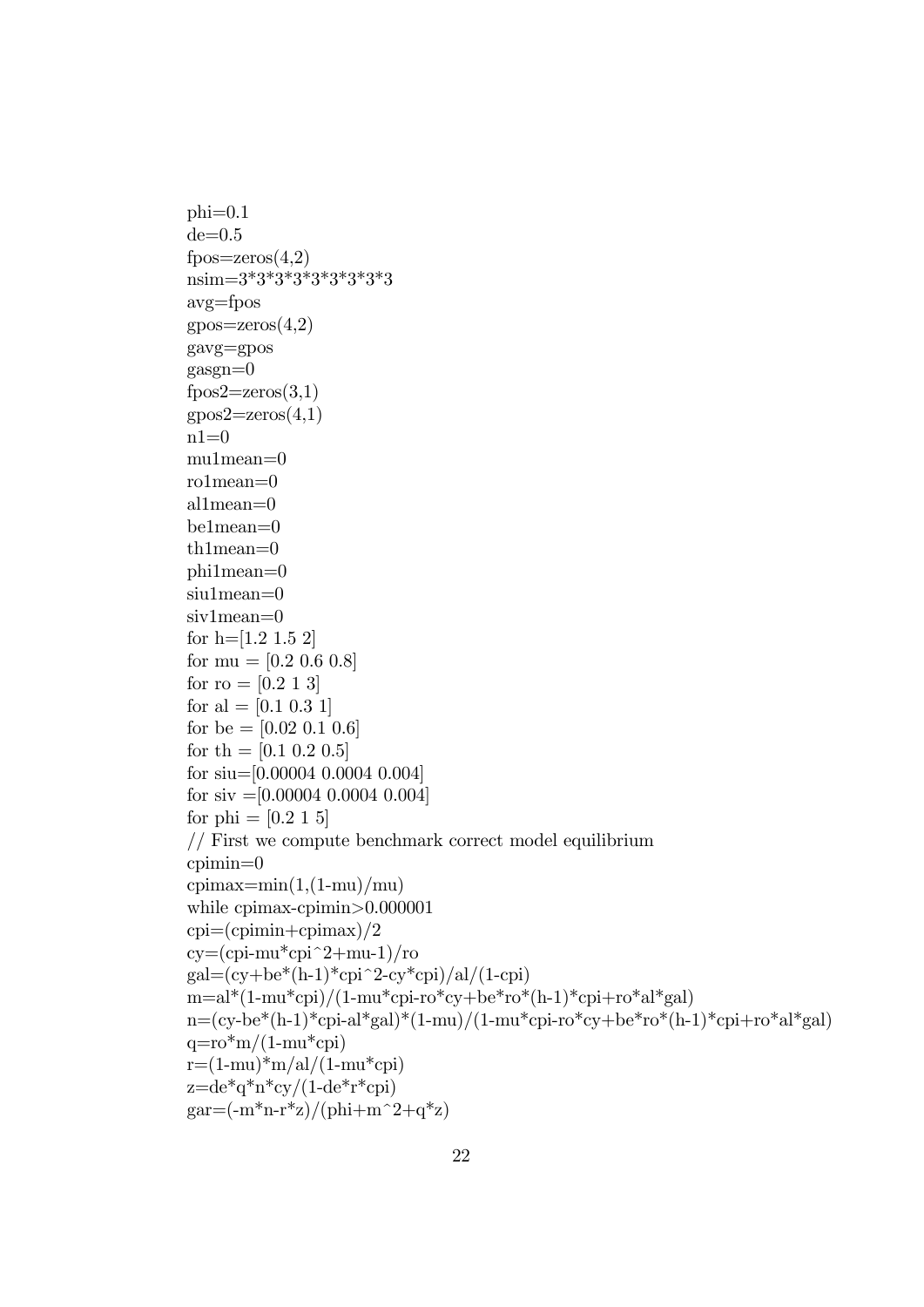```
dif=gar-gal
   if dif>0 then
   cpimin=cpi
   else
   cpimax=cpi
   end
   end
   ga=gar
   ayu=m/al
   \text{ayv}=(\text{th}^*\text{m}/\text{al-ro}^*\text{n}/(1\text{-}\text{mu}))apiu=ro*m/al/(1-mu*cpi)apiv=ro*(th-1)*m/al/(1-mu*cpi)ee = zeros(4,4)ff = zeros(4,2)d1=1-mu*cpi-ro*cy+be*ro*(h-1)*cpi+al*ro*ga
   ee(1,1)=1/mee(1,3)=(-cy+be*(h-1)*cpi+al*ga)/d1ee(1,4)=\frac{1}{\text{pi}/d1+\text{cpi}/(1-\text{mu}^*\text{cpi})}ee(2,1)=gaee(2,2)=1ee(3,3)=cyee(3,4)=cpi^2-1
   ee(4,1)=2*ga*m*(1-de*r*cpi)-de*(phi+m^2)*cpi*ga*r/m+2*de*q^2*n*cy/m*ga+n*(1-
de*r*cpi)-de*n*r*cpi+2*de*r*n*cy*q/m
   ee(4,2)=de*ga*q^2*cy+m*(1-de*r*cpi)+de*r*q*cy
   ee(4,3)=2*de*ga*q^2*cy*n/ro+de*r*q*cy*n/roee(4,4)=-de*r*cpi*ga*(phi+m^2)*(cpi-1)/(1-mu)/(1-mu*cpi)+2*de*q^2*n*cy*cpi*ga/(1-
mu*cpi)-de*m*n*cpi*r*(cpi-1)/(1-mu)/(1-mu*cpi)+de*r*q*cy*n*cpi/(1-mu*cpi)+de*r*q*cy*n*
1)/(1-mu)/(1-mu*cpi)ff(4,1)=ga*(1-de*r*cpi)f(f(4,2)=ga*r*cpi*(phi+m^2)-ga*q^2*n*cy-q*r*cy*n+m*n*cpi*r
```
//The following lines compute v=-inv(ee)\* $\text{ff}$  in a way which is robust to singularities in ee, due to the use of intermediate expressions m and n that may turn up to be colinear for some parameter values

```
v2=-inv(ee(3:4,3:4)-ee(3:4,1:2)*inv(ee(1:2,1:2))*ee(1:2,3:4))*ff(3:4,:)v1 = inv(ee(1:2,1:2))*ee(1:2,3:4)*v2v = \text{cat}(1, v1, v2)qpos = gpos + (v>0)gavg=gavg+v
gasgn=gasgn+(ga>0)pp = zeros(7,7)
```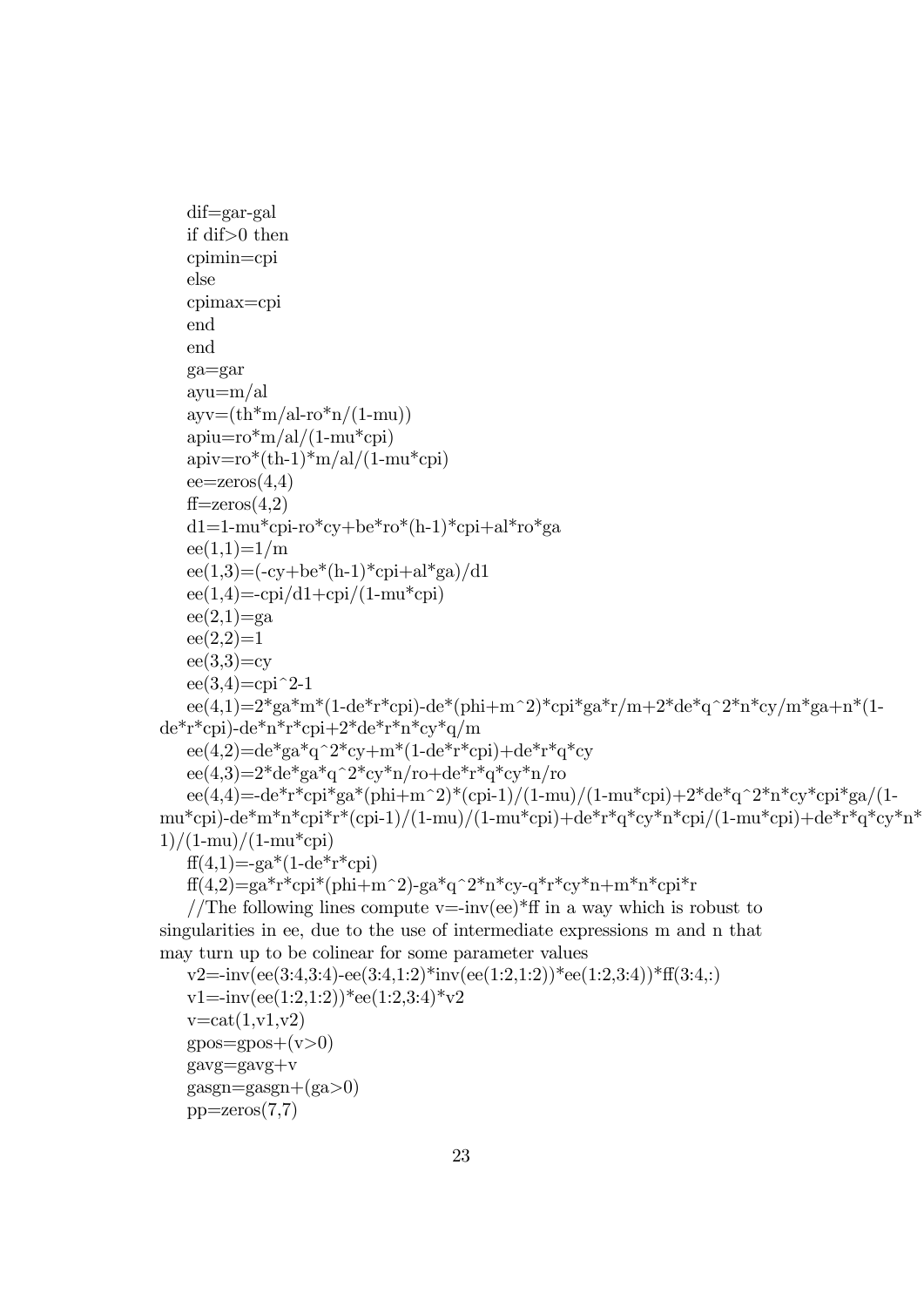$qq = zeros(7,4)$  $pp(1,1)=1$  $pp(2,2)=1$  $pp(2,5)=m/al$  $pp(3,3)=1/$ apiu  $pp(4,4)=1/$ apiv  $pp(4,3)=1/$ apiu  $pp(4,5)=1/(1-th)$  $pp(5,1)=2*$ ayu\*siu  $pp(5,2)=2*$ ayv\*siv  $pp(5,6)=$ ayu^2  $pp(5,7)=$ ayv<sup> $\hat{}$ </sup>2  $pp(6,3)=2*$ apiu\*siu  $pp(6,4)=2*$ apiv\*siv  $pp(6,6)=$ apiu<sup> $\hat{}$ </sup>2  $pp(6,7)=$ apiv<sup> $\sim$ </sup>2  $pp(7,1)=$ apiu\*siu  $pp(7,2)=apiv*siv$  $pp(7,3)=$ ayu\*siu  $pp(7,4)=$ ayv\*siv  $pp(7,6)=$ ayu\*apiu  $pp(7,7)=$ ayv\*apiv  $qq(1,1)=-1/al$  $qq(2,1)=-th/al$  $qq(2,2)=\text{ro}/(1-\text{mu})$  $qaq(2,3)=n/(1-mu)$  $qq(2,4)=r\sigma^{*}n/(1-mu)^{2}$  $qq(3,1)=-1/m$  $qa(3,3)=1/ro$  $qq(3,4)=$ -cpi/(1-mu\*cpi)  $ww = -inv(pp)^*qq^*v$ chdemprop= $2*ww(1,:)/ayu+ww(6,:)/siu$ //for chdemprop this gives the sign, not the exact value  $fpos(1:2,:) = fpos(1:2,:) + (ww(6:7,:) = 0)$  $fpos(3,:) = fpos(3,:) + (chdemprop) = 0)$  $\arg(1:2,:) = \arg(1:2,:) + \text{ww}(6:7,:)$  $\arg(3,:) = \arg(3,:) + \text{chdemprop}$ //Now we numerically compute the changes in the real economy  $aa = zeros(6,6)$ bb=zeros $(6,2)$ atilda=-ga\*de\*cpi\*(phi+m^2)+de\*q\*n\*cy-de\*cpi\*m\*n